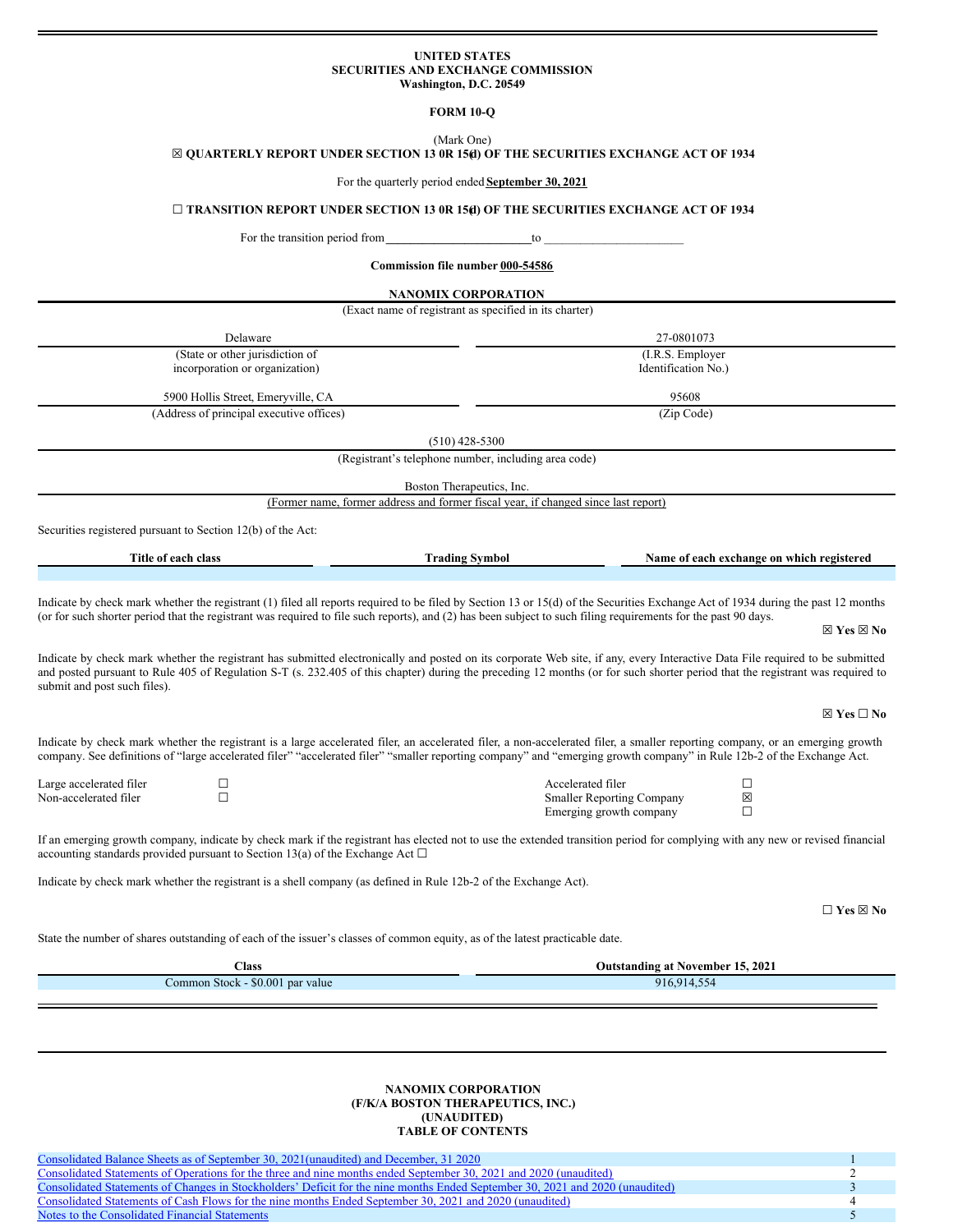#### **NANOMIX CORPORATION (F/K/A BOSTON THERAPEUTICS, INC.) CONSOLIDATED BALANCE SHEETS**

i

| <b>ASSETS</b>                                                                                                                                                                 |              | (unaudited)<br>As of<br>September, 30<br>2021 | As of<br>December, 31<br>2020 |                |
|-------------------------------------------------------------------------------------------------------------------------------------------------------------------------------|--------------|-----------------------------------------------|-------------------------------|----------------|
|                                                                                                                                                                               |              |                                               |                               |                |
| Current assets:                                                                                                                                                               | $\mathbf{s}$ |                                               |                               | 15,098         |
| Cash<br>Accounts receivable                                                                                                                                                   |              | 2.384.109                                     | <sup>\$</sup>                 | 821            |
| Prepaid expenses and other current assets                                                                                                                                     |              |                                               |                               |                |
|                                                                                                                                                                               |              | 163,563                                       |                               | 156,875        |
| Total current assets                                                                                                                                                          |              | 2,547,672                                     |                               | 172.794        |
| Deposit                                                                                                                                                                       |              | 60,000                                        |                               | 60,000         |
| Property and equipment, net<br>Other long-term assets                                                                                                                         |              | 342,349                                       |                               | 65,612         |
| <b>Total Assets</b>                                                                                                                                                           |              | 62,429                                        |                               | 232,065        |
|                                                                                                                                                                               | S            | 3,012,450                                     | \$                            | 530,471        |
| LIABILITIES, PREFERRED STOCK SUBJECT TO REDEMPTION AND STOCKHOLDERS' DEFICIT                                                                                                  |              |                                               |                               |                |
| Current liabilities:                                                                                                                                                          |              |                                               |                               |                |
| Accounts payable                                                                                                                                                              | \$           | 853,847                                       | $\mathbb{S}$                  | 898,463        |
| Accrued expenses                                                                                                                                                              |              | 796,231                                       |                               | 344,065        |
| Accounts payable and accrued expenses, related party                                                                                                                          |              | 166,257                                       |                               | 50,000         |
| Accrued interest                                                                                                                                                              |              | 313,688                                       |                               | 132,175        |
| Accrued interest, related party                                                                                                                                               |              | $\overline{\phantom{a}}$                      |                               | 1,810,232      |
| Convertible note payable, net of discount                                                                                                                                     |              | 200,000                                       |                               | $\blacksquare$ |
| Notes payable, related party                                                                                                                                                  |              | 547,821                                       |                               | $\sim$         |
| Notes payable marketing                                                                                                                                                       |              | 450,000                                       |                               |                |
| <b>Deferred Revenues</b>                                                                                                                                                      |              | 293,523                                       |                               | 188,741        |
| Other current liabilities                                                                                                                                                     |              | 93,029                                        |                               | 313,146        |
| Total current liabilities                                                                                                                                                     |              | 3,714,396                                     |                               | 3,736,822      |
| Notes payable – net of current portion                                                                                                                                        |              |                                               |                               | 610,000        |
| Notes payable, related party – net of current portion                                                                                                                         |              |                                               |                               | 8,307,000      |
| Secured Promissory Note, net of discount                                                                                                                                      |              | 1,225,211                                     |                               |                |
| Secured Promissory Note, net of discount, related party                                                                                                                       |              | 1,603,778                                     |                               |                |
| Other long-term liabilities                                                                                                                                                   |              | 402,154                                       |                               | 402,154        |
| <b>Total Liabilities</b>                                                                                                                                                      |              | 6,945,539                                     |                               | 13,055,976     |
|                                                                                                                                                                               |              |                                               |                               |                |
| <b>Commitments and Contingencies (Note 7)</b>                                                                                                                                 |              |                                               |                               |                |
| Preferred stock; \$0.00001 par value, 120,467,864 shares authorized, 0 and 101,015,049 issued and outstanding as of September 30,<br>2021 and December 31, 2020, respectively |              |                                               |                               | 40,070,108     |
| Preferred stock B; 1,000,000 shares designated, 963,964 and 0 shares issued and outstanding at September 30, 2021 and December                                                |              |                                               |                               |                |
| 30, 2020, respectively                                                                                                                                                        |              |                                               |                               |                |
|                                                                                                                                                                               |              | 963,964                                       |                               |                |
| Preferred stock C; 1,000,000 and 0 shares issued and outstanding at September 30, 2021 and December 30, 2020, respectively                                                    |              | 14,670,633                                    |                               |                |
| Stockholders' deficit:                                                                                                                                                        |              |                                               |                               |                |
| Common stock; \$0.00001 par value, 137,000,000 shares authorized, 0 and 743,513 shares issued and outstanding as of September                                                 |              |                                               |                               |                |
| 30, 2021 and December 31, 2020, respectively                                                                                                                                  |              |                                               |                               | $\tau$         |
| Common stock; \$0.001 par value, 2,000,000,000 shares authorized, 916,914,554 and 0 shares issued and outstanding as of                                                       |              |                                               |                               |                |
| September 30, 2021 and December 31, 2020, respectively                                                                                                                        |              | 916,915                                       |                               |                |
| Additional paid-in capital                                                                                                                                                    |              | 84,104,025                                    |                               | 44,727,164     |
| Accumulated deficit                                                                                                                                                           |              | (104, 588, 626)                               |                               | (97, 322, 784) |
| Total stockholders' deficit                                                                                                                                                   |              | (19, 567, 686)                                |                               | (52, 595, 613) |
| <b>Total Liabilities, Preferred Stock Subject to Redemption and Stockholders' Deficit</b>                                                                                     | \$           | 3,012,450                                     | \$                            | 530,471        |

The accompanying notes are an integral part of the consolidated interim financial statements

# 1

#### **NANOMIX CORPORATION (F/K/A BOSTON THERAPEUTICS, INC.) CONSOLIDATED STATEMENTS OF OPERATIONS (Unaudited)**

|                               |  | <b>Three Months ended</b><br>September 30, |  |         |  | <b>Nine Months ended</b><br>September 30, |  |           |  |
|-------------------------------|--|--------------------------------------------|--|---------|--|-------------------------------------------|--|-----------|--|
|                               |  | 2021                                       |  | 2020    |  | 2021                                      |  | 2020      |  |
| Revenues                      |  | $\overline{\phantom{0}}$                   |  | 141,778 |  | 141,778                                   |  | 500,773   |  |
| Operating costs and expenses: |  |                                            |  |         |  |                                           |  |           |  |
| Research and development      |  | 971,127                                    |  | 974,051 |  | 2,075,255                                 |  | 3,130,908 |  |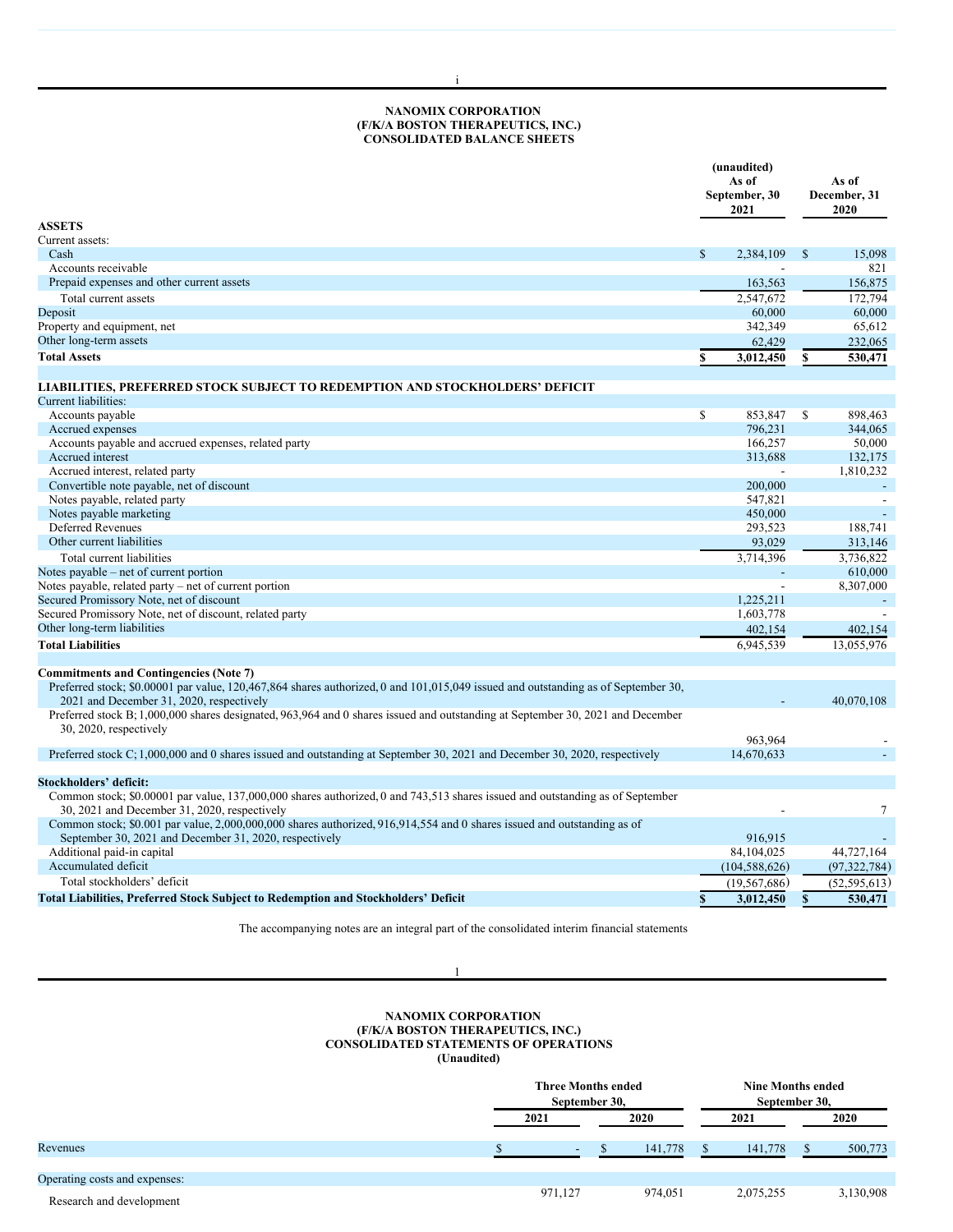| Selling, general and administrative expenses                             | 784,556      | 311,626       | 1,998,540   | 1,109,677   |
|--------------------------------------------------------------------------|--------------|---------------|-------------|-------------|
| Total operating expenses                                                 | 1,755,683    | 1,285,677     | 4,073,795   | 4,240,585   |
| Loss from operations                                                     | (1,755,683)  | (1, 143, 899) | (3,932,017) | (3,739,812) |
|                                                                          |              |               |             |             |
| Other income (expense):                                                  |              |               |             |             |
| Interest income                                                          | (1)          | (1)           |             |             |
| Interest expense                                                         | (718,605)    | (323, 435)    | (830, 529)  | (152, 192)  |
| Interest expense, related, party                                         | $\theta$     | (30,327)      | (572, 347)  | (765, 465)  |
| Change in fair value of derivative liability                             | $\mathbf{0}$ |               | 15,282      |             |
| Change in fair value of warrant liability                                |              |               | 438,972     |             |
| Loss on debt modification                                                | (0)          |               | (2,385,204) |             |
| Total income (expense)                                                   | (718, 606)   | (353,763)     | (3,333,825) | (917, 652)  |
|                                                                          |              |               |             |             |
| Loss before income taxes                                                 | (2,474,289)  | (1,497,662)   | (7,265,842) | (4,657,464) |
| Provision for income taxes                                               |              |               |             |             |
| <b>Net loss</b>                                                          | (2,474,289)  | (1,497,662)   | (7,265,842) | (4,657,464) |
|                                                                          |              |               |             |             |
|                                                                          |              |               |             |             |
| Weighted average number of common shares outstanding – basic and diluted | 916,914,554  | 743,513       | 916,914,554 | 743,513     |
|                                                                          |              |               |             |             |
| Net loss per common share – basic and diluted                            | (0.003)      | (2.01)        | (0.008)     | (6.26)      |
|                                                                          |              |               |             |             |

The accompanying notes are an integral part of the consolidated interim financial statements

2

# **NANOMIX CORPORATION (F/K/A BOSTON THERAPEUTICS, INC.) CONSOLIDATED STATEMENTS OF CHANGES IN STOCKHOLDERS' DEFICIT For the Nine-Months ended September 30, 2021**

| (Unaudited) |  |
|-------------|--|
|-------------|--|

|                                                                    |                 | <b>Stockholders' Deficit</b><br><b>Common Stock</b> |                                                     |   | <b>Additional</b><br>Paid-in |  | <b>Total</b><br>Accumulated |   | Stockholders'  |    | Mezzanine    |
|--------------------------------------------------------------------|-----------------|-----------------------------------------------------|-----------------------------------------------------|---|------------------------------|--|-----------------------------|---|----------------|----|--------------|
|                                                                    | <b>Shares</b>   |                                                     | Amount                                              |   | Capital                      |  | Deficit                     |   | <b>Deficit</b> |    | Equity       |
| Balance, December 31, 2020                                         | 743,513         |                                                     |                                                     | S | 44,727,164                   |  | (97, 322, 784)              | S | (52, 595, 613) | S. | 40,070,108   |
| Stock based compensation                                           |                 |                                                     |                                                     |   | 5,913,901                    |  |                             |   | 5,913,901      |    |              |
| <b>Issuance of Common Shares</b>                                   | 813,125         |                                                     | 9                                                   |   | 23,442                       |  | $\overline{\phantom{a}}$    |   | 23,451         |    |              |
| Preferred Stock conversion into common stock                       | 107,032,771     |                                                     | 1,070                                               |   | 40,069,037                   |  | $\overline{\phantom{a}}$    |   | 40,070,107     |    | (40,070,108) |
| Notes payable and accrued interest conversion<br>into common stock | 98,890,380      |                                                     | 989                                                 |   | 10,638,627                   |  | $\overline{\phantom{a}}$    |   | 10,639,616     |    |              |
| Preferred Stock C exchange for Nanomix                             |                 |                                                     |                                                     |   |                              |  |                             |   |                |    |              |
| Common Stock                                                       | (207, 479, 789) |                                                     | (2,075)                                             |   | (14, 668, 558)               |  |                             |   | (14,670,633)   |    | 14,670,633   |
| Merge with Boston Therapeutics                                     | 916,914,554     |                                                     | 916,915                                             |   | (4,782,604)                  |  | $\overline{\phantom{a}}$    |   | (3,865,689)    |    | 963,964      |
| Loss on debt modification                                          |                 |                                                     |                                                     |   | 2,385,204                    |  |                             |   | 2,385,204      |    |              |
| Nanomix common stock purchase                                      |                 |                                                     |                                                     |   | (202, 188)                   |  |                             |   | (202, 188)     |    |              |
| Net loss                                                           |                 |                                                     |                                                     |   |                              |  | (7,265,842)                 |   | (7,265,842)    |    |              |
| Balance, September 30, 2021                                        | 916,914,554     |                                                     | 916,915                                             |   | 84,104,025                   |  | (104, 588, 626)             |   | (19, 567, 686) |    | 15,634,597   |
|                                                                    |                 |                                                     | <b>Stockholders' Deficit</b><br><b>Common Stock</b> |   | Additional<br>Paid-in        |  | Total<br>Accumulated        |   | Stockholders'  |    | Mezzanine    |

|                                    | Common Stock  |        | Paid-in    | Accumulated    | Stockholders'  | Mezzanine  |
|------------------------------------|---------------|--------|------------|----------------|----------------|------------|
|                                    | <b>Shares</b> | Amount | Capital    | Deficit        | Deficit        | Equity     |
| <b>Balance, December 31, 2019</b>  | 743.513       |        | 44,465,695 | (91.130.414)   | (46, 664, 712) | 40,070,108 |
| Stock based compensation           |               |        | 179.689    |                | 179.689        |            |
| Net loss                           |               |        |            | (4.657.464)    | (4.657.464)    |            |
| <b>Balance, September 30, 2020</b> | 743,513       |        | 44,645,384 | (95, 787, 878) | (51.142.487)   | 40.070.108 |

The accompanying notes are an integral part of the consolidated interim financial statements

3

## **NANOMIX CORPORATION (F/K/A BOSTON THERAPEUTICS, INC.) CONSOLIDATED STATEMENTS OF CASH FLOWS (Unaudited)**

|                                                                             | <b>For Nine-Months Ended</b><br>September, 30 |             |
|-----------------------------------------------------------------------------|-----------------------------------------------|-------------|
|                                                                             | 2021                                          | 2020        |
| Cash flows from operating activities:                                       |                                               |             |
| Net loss                                                                    | (7,265,842)                                   | (4,657,464) |
| Adjustments to reconcile net loss to net cash used by operating activities: |                                               |             |
| Depreciation and amortization expense                                       | 41.571                                        | 6,958       |
| Stock-based compensation                                                    | 84,140                                        | 61.679      |
| Warrants                                                                    | 33.154                                        | 118,010     |
| Amortization of debt discount                                               | 690,819                                       |             |
| Loss on debt modification                                                   | 2,385,204                                     |             |
|                                                                             |                                               |             |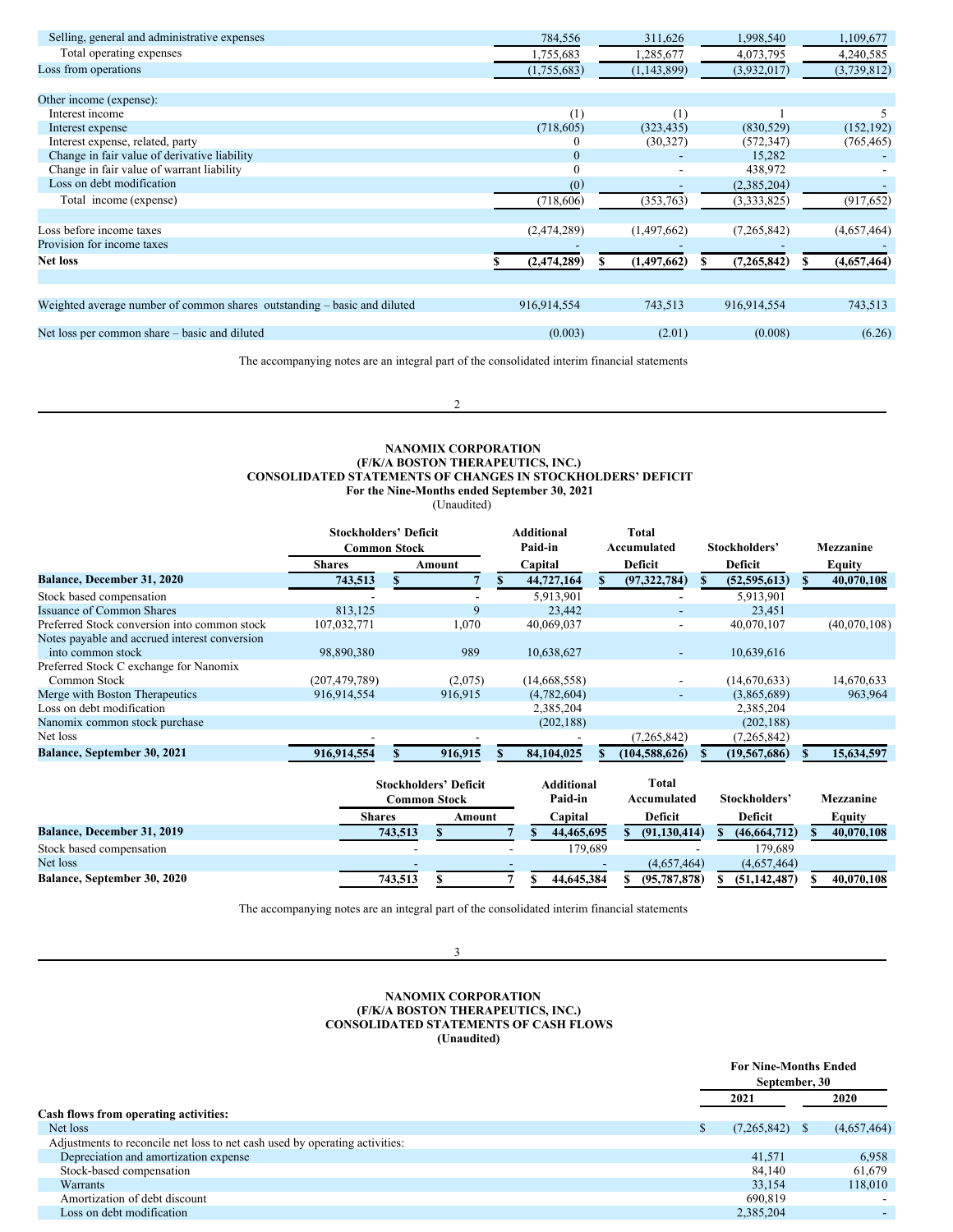| Change in fair value of derivative liability                                             | (15, 284)       |                        |
|------------------------------------------------------------------------------------------|-----------------|------------------------|
| Change in fair value of warrant liability                                                | (438,972)       |                        |
| Leasing                                                                                  | (59, 544)       | 50,415                 |
| Increase (decrease) in cash attributable to changes in operating assets and liabilities: |                 |                        |
| Accounts receivable                                                                      | 821             |                        |
| Prepaid expenses                                                                         | (6.688)         | (165, 242)             |
| Other assets                                                                             |                 | (40,000)               |
| Accounts payable                                                                         | (306, 460)      | 683,026                |
| Accrued expenses                                                                         | (222, 317)      | 10,210                 |
| Accounts payable and accrued expenses, related party                                     | 166,257         | 87.500                 |
| <b>Accrued Interest</b>                                                                  | 103,030         | 343,292                |
| Accrued Interest, related party                                                          | 572,346         | 481,088                |
| Other liabilities                                                                        | (3,041)         | 9,976                  |
| Net cash used by operating activities                                                    | (4,240,806)     | (3,010,552)            |
|                                                                                          |                 |                        |
| <b>Cash flows from investing activities:</b>                                             |                 |                        |
| Purchase of property and equipment                                                       | (318, 308)      | (18,676)               |
| Cash received with merge with Boston Therapeutics                                        | 63,362          |                        |
| Net cash used by investing activities                                                    | (254, 946)      | (18,676)               |
|                                                                                          |                 |                        |
| Cash flows from financing activities:                                                    |                 |                        |
| Proceeds from notes payable                                                              | 410,000         | 250,000                |
| Proceeds from notes payable, related party                                               | 352,500         | 1,887,500              |
| Repayments of notes payable, related party                                               | (50,000)        |                        |
| Proceeds from Secured Promissory Notes                                                   | 6,331,000       |                        |
| Proceeds from borrowing PPP loan                                                         |                 | 402,154                |
| Proceeds from issuance of common stock                                                   | 23,451          |                        |
| Re-purchase of Nanomix common shares                                                     | (202, 188)      |                        |
| Net cash provided by financing activities                                                | 6,864,763       | 2,539,654              |
|                                                                                          |                 |                        |
| Net increase (decrease) in cash                                                          | 2,369,011       | (489, 574)             |
| Cash at the beginning of the year                                                        | 15,098          | 590,434                |
| Cash at the end of the year                                                              | 2.384.109<br>\$ | 100.860<br>$\mathbf S$ |
|                                                                                          |                 |                        |
| Non-cash investing and financing transactions:                                           |                 |                        |
| Right-of-use asset obtained in exchange for lease obligations                            | (169, 636)      | (141, 752)<br>\$       |
| Lease liability                                                                          | 229,180         | $\mathbf S$<br>91,338  |
| Convertible notes payable for accrued expenses                                           | 50,000          | 75,000                 |
| Preferred stock conversion into common stock                                             | 40,070,108      |                        |
| Secured promissory note for related party for related party note payable                 | 1,603,778       |                        |
| Common stock for convertible note payable                                                | 10,639,615      |                        |
| Discount for beneficial conversion feature and warrants issued with notes                | 5,796,609       |                        |
|                                                                                          |                 |                        |

The accompanying notes are an integral part of the consolidated interim financial statements

4

# **NANOMIX CORPORATION (F/K/A BOSTON THERAPEUTICS, INC.)**

# **NOTES TO UNAUDITED CONSOLIDATED FINANCIAL STATEMENTS** (Information as of September 30, 2021 and for the nine months ended September 30, 2021 and 2020 is unaudited. **Information as of December 31, 2020 is derived from audited financial statements)**

# **NOTE 1 – THE COMPANY AND NATURE OF BUSINESS**

### *Nature of Operations*

Nanomix Corporation (f/k/a Boston Therapeutics, Inc.) (the "Company") was formed as a Delaware corporation on August 24, 2009 under the name Avanyx Therapeutics, Inc. On November 10, 2010, the Company entered into an Agreement and Plan of Merger (the "Merger Agreement") with Boston Therapeutics, Inc., a New Hampshire corporation ("BTI") providing for the merger of BTI into the Company with the Company being the surviving entity (the "Merger"), the issuance by the Company of 4,000,000 shares of common stock to the stockholders of BTI in exchange for100% of the outstanding common stock of BTI, and the change of the Company's name to Boston Therapeutics, Inc. On February 12, 2018, the Company acquired CureDM Group Holdings LLC ("CureDM"), for 47,741,140 shares of common stock of which 25,000,000 were delivered at closing and22,741,140 were to be delivered infour equal tranches of 5,685,285 each upon the achievement of specific milestones. On January 26, 2021, Boston Therapeutics, Inc., a Delaware corporation (the "Company"), BTHE Acquisition Inc., a California corporation and wholly-owned subsidiary of the Company ("Merger Sub"), and Nanomix, Inc., a California corporation ("Nanomix"), entered into an Agreement and Plan of Merger (the "Merger Agreement"), pursuant to which, Merger Sub merged with and into Nanomix, with Nanomix continuing as a wholly-owned subsidiary of the Company and the surviving corporation of the merger (the "Merger"). As consideration for the Merger, Company issued to the shareholders of Nanomix 1,000,000 shares of a newly created Series C Convertible Preferred Stock of the Company (the "Preferred Stock"). Upon the effectiveness of the amendment to our Certificate of Incorporation to effectuate the reverse stock split of one-for-173, all such shares of Preferred Stock issued to Nanomix shareholders shall automatically convert into approximately 35,316,768 shares of common stock of the Company, the warrants to be assumed at closing may be exercisable into approximately 2,100,911 shares of common stock of the Company and the options and restricted stock units to be assumed at closing may be exercisable into approximately 6,070,842 shares of common stock of the Company. The shares of common stock issuable upon conversion of the Preferred Stock together with warrants, restricted stock units and options to be assumed on the closing date shall represent approximately 80% of the outstanding shares of Common Stock of the Company upon closing of the Merger. The merger closed on June 4, 2021.See Note 9

Nanomix has developed an advanced mobile Point-of-Care (POC) diagnostic system that can be used in performing a wide range of in vitro diagnostic tests in many environments. Our goal is to provide laboratory quality testing for time sensitive medical conditions, at the first point of contact that a patient has with the healthcare system, no matter where that occurs. The Nanomix eLab® system is CE Marked, a 510(k) is currently in process, and Emergency Use Application (EUA) for COVID testing has been submitted to the FDA. Nanomix intends to market and sell this system for the detection and diagnosis of a variety of time sensitive medical conditions.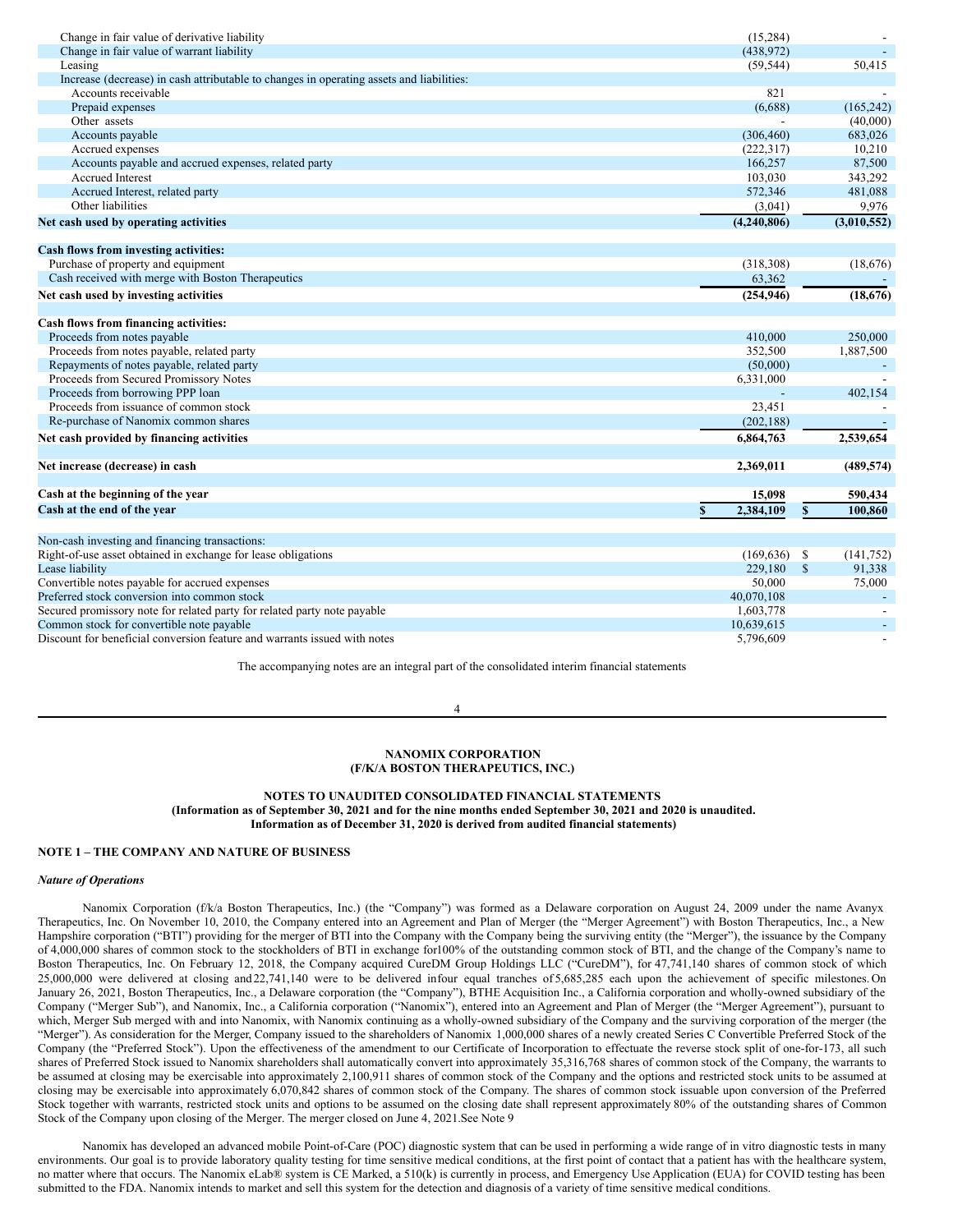# **NOTE 2 – BASIS OF PRESENTATION**

The accompanying financial statements have been prepared in accordance with accounting principles generally accepted in the United States of America ("GAAP") and include all adjustments necessary for the fair presentation of the Company's financial position for the periods presented.

The Company currently operates in one business segment focusing on the development of mobile diagnostic tests. The Company is not organized by market and is managed and operated as one business. A single management team reports to the chief operating decision maker, the Chief Executive Officer, who comprehensively manages the entire business. The Company does not currently operate any separate lines of business or separate business entities.

#### *Going Concern*

The accompanying financial statements have been prepared assuming the Company will continue as a going concern, which contemplates, among other things, the realization of assets and satisfaction of liabilities in the normal course of business. The Company has not yet realized any significant revenues from its planned operations. The Company had net losses of approximately \$7.3 million and \$4.7 million for the nine months ended September 30, 2021 and 2020, respectively. These matters, among others, raise substantial doubt about the Company's ability to continue as a going concern.

Since inception, the operations of the Company have been funded through the sale of common stock, preferred stock subject to redemption, debt and convertible debt, and derived revenue from contract research and development services. Management believes that its existing working capital is insufficient to fund the Company's operations for the next twelve months. As a result, the Company will need to raise additional capital to fund its operations and continue to conduct activities that support the development and commercialization of its products. Management intends to raise additional funds by way of public or private offering and continued contract research and development services. Management cannot be certain that additional funding will be available on acceptable terms, or at all to the extent that the Company raises additional funds by issuing equity securities, the Company's stockholders may experience significant dilution. Any debt financing, if available, may involve restrictive covenants that impact the Company's ability to conduct business. If the Company is not able to raise additional capital when required or an acceptable terms, the Company may have to (i) significantly delay, scale back or discontinue the development and/or commercialization of one or more product candidates; (ii) seek collaborators for product candidates at an earlier stage than otherwise would be desirable and on terms that are less favorable than might otherwise be available; or (iii) relinquish or otherwise dispose of rights to technologies, product candidates or products that the Company would otherwise seek to develop or commercialize.

The consolidated financial statements do not include any adjustments that might be necessary if Company is unable to continue as a going concern.

#### 6

#### *Principles of Consolidation*

The consolidated financial statements include the accounts of the Company and its wholly-owned or controlled operating subsidiaries. All intercompany accounts and transactions have been eliminated.

# **NOTE 3 – SUMMARY OF SIGNIFICANT ACCOUNTING POLICIES**

#### *Use of Estimates*

The preparation of the consolidated financial statements and related disclosures in conformity with U.S. generally accepted accounting principles ("U.S. GAAP") requires the Company's management to make judgments, assumptions and estimates that affect the amounts reported in its consolidated financial statements and accompanying notes. Management bases its estimates on historical experience and on various other assumptions it believes to be reasonable under the circumstances, the results of which form the basis for making judgments about the carrying values of assets and liabilities. Actual results may differ from these estimates and these differences may be material. The more significant estimates and assumptions by management include among others: recoverability of long-lived assets, accrued liabilities, the valuation allowance of deferred tax assets resulting from net operating losses and the valuation of the Company's common stock, preferred stock, warrants and options on the Company's common stock.

#### *Revenue Recognition*

Revenues are derived from three sources:

- Net product sales,
- R&D revenue, and
- License and Royalty revenue

The Company recognizes revenue when the customer obtains control of promised goods or services, in an amount that reflects the consideration the Company expects to receive in exchange for those goods or services. The Company recognizes revenue following the five-step model prescribed under Accounting Standards Update  $("ASU")$  2014-09 ASC 606 – Revenue from Contracts with customers: (i) identify contract(s) with a customer; (ii) identify the performance obligations in the contract; (iii) determine the transaction price; (iv) allocate the transaction price to the performance obligations in the contract; and (v) recognize revenue when (or as) the Company satisfies the performance obligation.

### *Product Revenue*

Revenue from product sales are recognized when the customer obtains control of the Company's product, which occurs at a point in time, typically upon tendering the product to the customer. The Company expenses incremental costs of obtaining a contract as and when incurred because the expected amortization period of the asset that it would have recognized is one year or less or the amount is immaterial. Freight and distribution activities on products are performed when the customer obtains control of the goods. The Company has made an accounting policy election to account for shipping and handling activities that occur either when or after goods are tendered to the customer as a fulfillment activity, and therefore recognizes freight and distribution expenses in cost of product sales. The Company excludes certain taxes from the transaction price (e.g., sales, value added and some excise taxes).

7

The Company's contracts with customers may include promises to transfer products or services to a customer. Determining whether products and services are considered distinct performance obligations that should be accounted for separately versus together may require judgment to determine the stand-alone selling price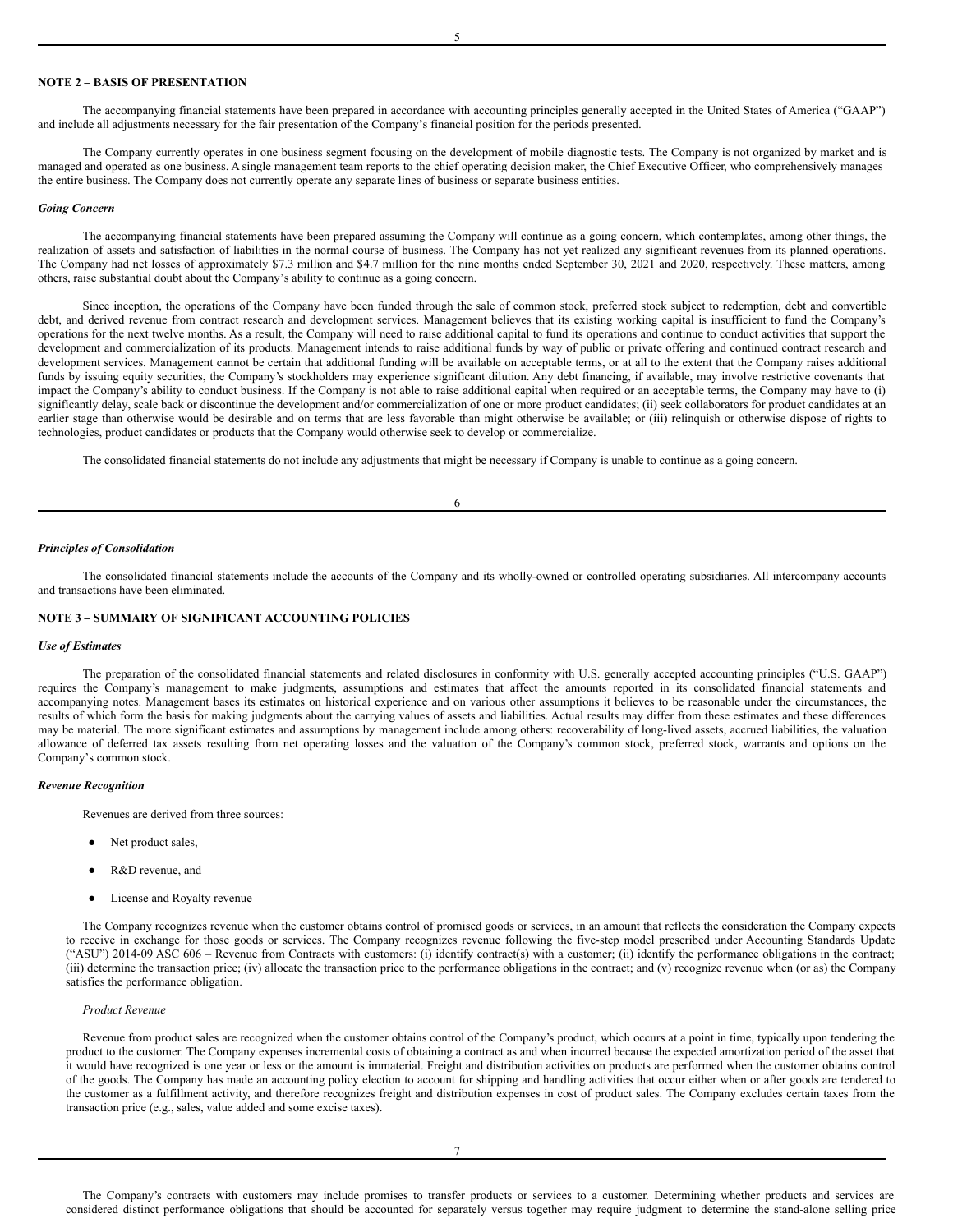("SSP") for each distinct performance obligation. SSP is directly observable, and the Company can use a range of amounts to estimate SSP, as it sells products and services separately, and can determine whether there is a discount to be allocated based on the relative SSP of the various products and services, for the various geographies.

The Company's payment terms vary by the type and location of the Company's customer and products or services offered. Payment terms differ by jurisdiction and customer, but payment is generally required in a term ranging from 30 to 60 days from date of shipment or satisfaction of the performance obligation. From time to time the Company may receive prepayment from customers for products to be manufactured or component materials to be procured and shipped in future dates. Customer payments in advance of the applicable performance obligation are deferred and recognized when the product has been tendered to the customer.

#### *R&D Revenue*

All contracts with customers are evaluated under the five-step model described above. The company recognizes income from R&D milestone-based contracts when those milestones are reached and non-milestone contracts and grants when earned. These projects are invoiced after expenses are incurred. Any projects or grants funded in advance are deferred until earned.

# *License and Royalty Revenues*

The Company receives royalty revenue on sales by its licensee of products covered under patents that the Company owns. License Revenues are recorded based on the achievement of contract milestones. Royalty revenue is based on estimates of the sales that occurred during the relevant period as a component of license and royalty revenue. The relevant period estimates of sales are based on interim data provided by the licensee and analysis of historical royalties that have been paid to the Company, adjusted for any changes in facts and circumstances, as appropriate. Differences between actual and estimated royalty revenue are adjusted for in the period in which they become known, typically the following quarter. Historically, the Company has not recorded any royalty revenue and has not received any royalties from its licensee.

8

# *Cash and Cash Equivalents*

For purposes of the Consolidated Statement of Cash Flows, the Company considers liquid investments with an original maturity of three months or less to be cash equivalents. As of September 30, 2021, the Company places all of its cash and with one financial institution. Such funds are insured by The Federal Deposit Insurance Corporation ("FDIC") up to \$250,000. Cash balances could exceed insured amounts at any given time; however, the Company has not experienced any such losses. At September 30, 2021 and December 31, 2020 there were no cash equivalents.

#### *Allowances for Sales Returns and Doubtful Accounts*

The allowance for sales returns is based on the Company's estimates of potential future product returns and other allowances related to current period product revenue. The Company analyzes historical returns, current economic trends and changes in customer demand and acceptance of the Company's products. The allowance for doubtful accounts is based on the Company's assessment of the collectability of customer accounts and the aging of the related invoices, and represents the Company's best estimate of probable credit losses in its existing trade accounts receivable. The Company regularly reviews the allowance by considering factors such as historical experience, credit quality, the age of the accounts receivable balances, and current economic conditions that may affect a customer's ability to pay. We determined that no allowances for sales returns and doubtful accounts were required at September 30, 2021 and December 31, 2020.

#### *Property and Equipment*

Property and equipment are carried at cost and depreciated or amortized using a straight-line basis over the estimated useful lives of assets, as follows:

| Computer equipment             | vears   |
|--------------------------------|---------|
| Office furniture and equipment | vears   |
| Laboratory equipment           | 4 years |
| Manufacturing equipment        | vears   |

Leasehold improvements are depreciated over the shorter of their estimated useful lives or the term of the respective lease on a straight line basis.

The cost of repairs and maintenance is expensed as incurred; major replacements and improvements are capitalized. When assets are retired or disposed of, the cost and accumulated depreciation will be removed from the accounts and the resulting gain or loss, if any, will be reflected in operations.

9

The Company will assess the recoverability of property and equipment by determining whether the depreciation and amortization of these assets over their remaining life can be recovered through projected undiscounted future cash flows. The amount of equipment impairment, if any, will be measured based on fair value and is charged to operations in the period in which such impairment is determined by management.

#### *Income Taxes*

The Company accounts for income taxes under an asset and liability approach that recognizes deferred tax assets and liabilities based on the difference between the financial statement carrying amounts and the tax bases of assets and liabilities using enacted tax rates in effect in the years in which the differences are expected to reverse.

The Company follows a more-likely than -not threshold for financial statement recognition and measurement of a tax position taken, or expected to be taken, in a tax return.

The company assesses the realizability of its net deferred tax assets on an annual basis. If, after considering all relevant positive and negative evidence, it is more likely than not that some portion or all of the net deferred tax assets will not be realized, the Company will reduce the net deferred tax assets by a valuation allowance. The realization of the net deferred tax assets is dependent on several factors, including the generation of sufficient taxable income prior to the expiration of the net operating loss carryforwards.

The Company has no uncertain tax positions at any of the dates presented.

#### *Foreign Currency Translation*

The Company derives a portion of its revenue from foreign countries, but customers pay in U.S. Dollars. Therefore, no adjustments are required in the accompanying consolidated financial statements for foreign currency transactions.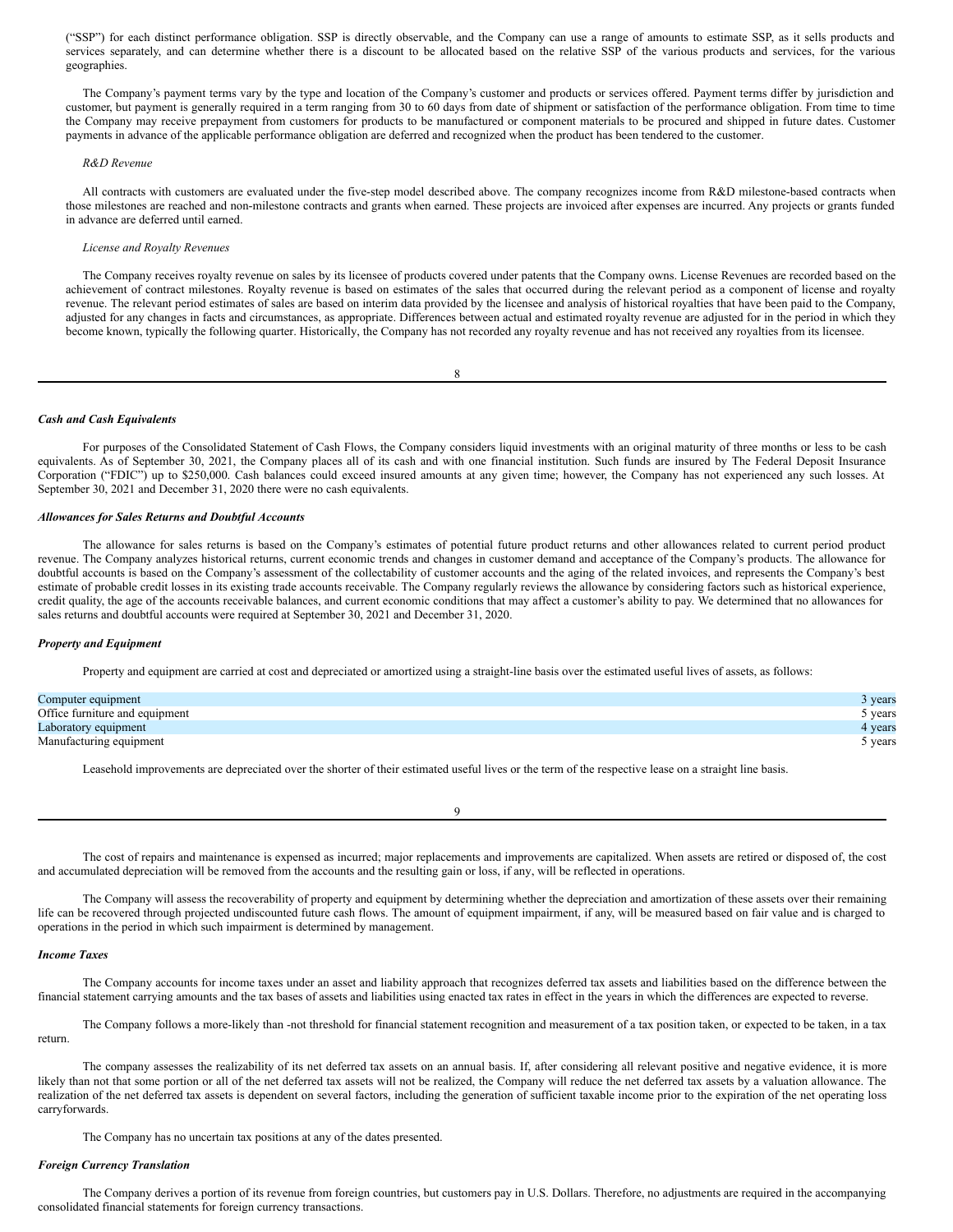#### *Research and Development Costs*

The Company expenses the cost of research and development as incurred. Research and development expenses comprise costs incurred in performing research and development activities, including clinical trial costs, manufacturing costs for both clinical and pre-clinical materials as well as other contracted services, license fees, and other externa costs. Nonrefundable advance payments for goods and services that will be used in future research and development activities are expensed when the activity is performed or when the goods have been received, rather when payment is made, in accordance with ASC 730, *Research and Development*.

#### *Fair Value Measurements*

Fair value is defined as the price that would be received for sale of an asset or paid for transfer of a liability, in an orderly transaction between market participants at the measurement date. GAAP established a three-tier fair value hierarchy, which prioritizes the inputs used in measuring fair value. The hierarchy gives the highest priority to unadjusted quoted prices in active markets for identical assets or liabilities (Level 1 measurements) and the lowest priority to unobservable inputs ( Level 3 measurements). These tiers include:

- Level 1, defined as observable inputs such as quoted prices for identical instruments in active markets;
- Level 2, defined as inputs other than quoted prices in active markets that are either directly or indirectly observable such as quoted prices for similar instruments in active markets or quoted prices for identical or similar instruments in markets that are not active; and
- Level 3, defined as unobservable inputs in which little or no market data exists, therefore requiring an entity to develop its own assumptions, such as valuations derived from valuation techniques in which one or more significant inputs or significant value drivers are unobservable.

The Company had no assets or liabilities which were measured at fair value on a nonrecurring basis during the reporting periods.

#### *Fair Value of Financial Instruments*

In accordance with current accounting standards, certain assets and liabilities must be measured at fair value. ASC 820 defines fair value as the price that would be received to sell an asset or paid to transfer a liability in an orderly transaction between market participants at the measurement date (an exit price). The standard outlines a valuation framework and creates a fair value hierarchy in order to increase the consistency and comparability of fair value measurements and the related disclosures. ASC 820 requires that certain assets and liabilities must be measured at fair value, and the standard details the disclosures that are required for items measured at fair value. The Company had no assets and liabilities required to be measured on a recurring basis at September 30, 2021 and December 31, 2020.

The current assets and current liabilities reported on the Company's balance sheets are estimated by management to approximate fair market value due to their shortterm nature.

#### *Employee Stock-based Compensation*

Stock-based compensation issued to employees and members of the Company's Board of Directors is measured at the date of grant based on the estimated fair value of the award, net of estimated forfeitures. The grant date fair value of a stock-based award is recognized as an expense over the requisite service period of the award on a straight-line basis.

For purposes of determining the variables used in the calculation of stock-based compensation issued to employees, the Company performs an analysis of current market data and historical data to calculate an estimate of implied volatility, the expected term of the option and the expected forfeiture rate. With the exception of the expected forfeiture rate, which is not an input, the Company uses these estimates as variables in the Black-choles option pricing model. Depending upon the number of stock options granted, any fluctuations in these calculations could have a material effect on the results presented in the Company's Statements of Operations. In addition, any differences between estimated forfeitures and actual forfeitures could also have a material impact on the Company's financial statements.

11

# *Stock-Based Compensation Issued to Non-employees*

Common stock issued to non-employees for acquiring goods or providing services is recognized at fair value when the goods are obtained or over the service period, which is generally the vesting period. If the award contains performance conditions, the measurement date of the award is the earlier of the date at which a commitment for performance by the non-employee is reached or the date at which performance is reached. A performance commitment is reached when performance by the non-employee is probable because of sufficiently large disincentives for nonperformance.

# *Earnings per Share*

The computation of basic earnings per common share is based on the weighted average number of shares outstanding during the period. The computation of diluted earnings per common share is based on the weighted average number of shares outstanding during the period plus the weighted average common stock equivalents which would arise from the exercise of stock options, warrants, convertible preferred stock and other rights during the period.

For the period ended September 30, 2021, the diluted weighted average number of shares is the same as the basic weighted average number of shares as the inclusion of any common stock equivalents would be anti-dilutive.

# *Recent Accounting Pronouncements Af ecting the Company:*

# *Recently Adopted*

In December 2019, the FASB issued ASU 2019-12, Income Taxes (Topic 740): Simplifying the Accounting for Income Taxes, which is intended to simplify various aspects related to accounting for income taxes. ASU 2019-12 removes certain exceptions to the general principles in ASC 740 and also clarifies and amends existing guidance to improve consistent application. This guidance is effective for fiscal years, and interim periods within those fiscal years, beginning after December 15, 2020, with early adoption permitted. This guidance had no effect on the Company's consolidated financial statements upon adoption in 2021.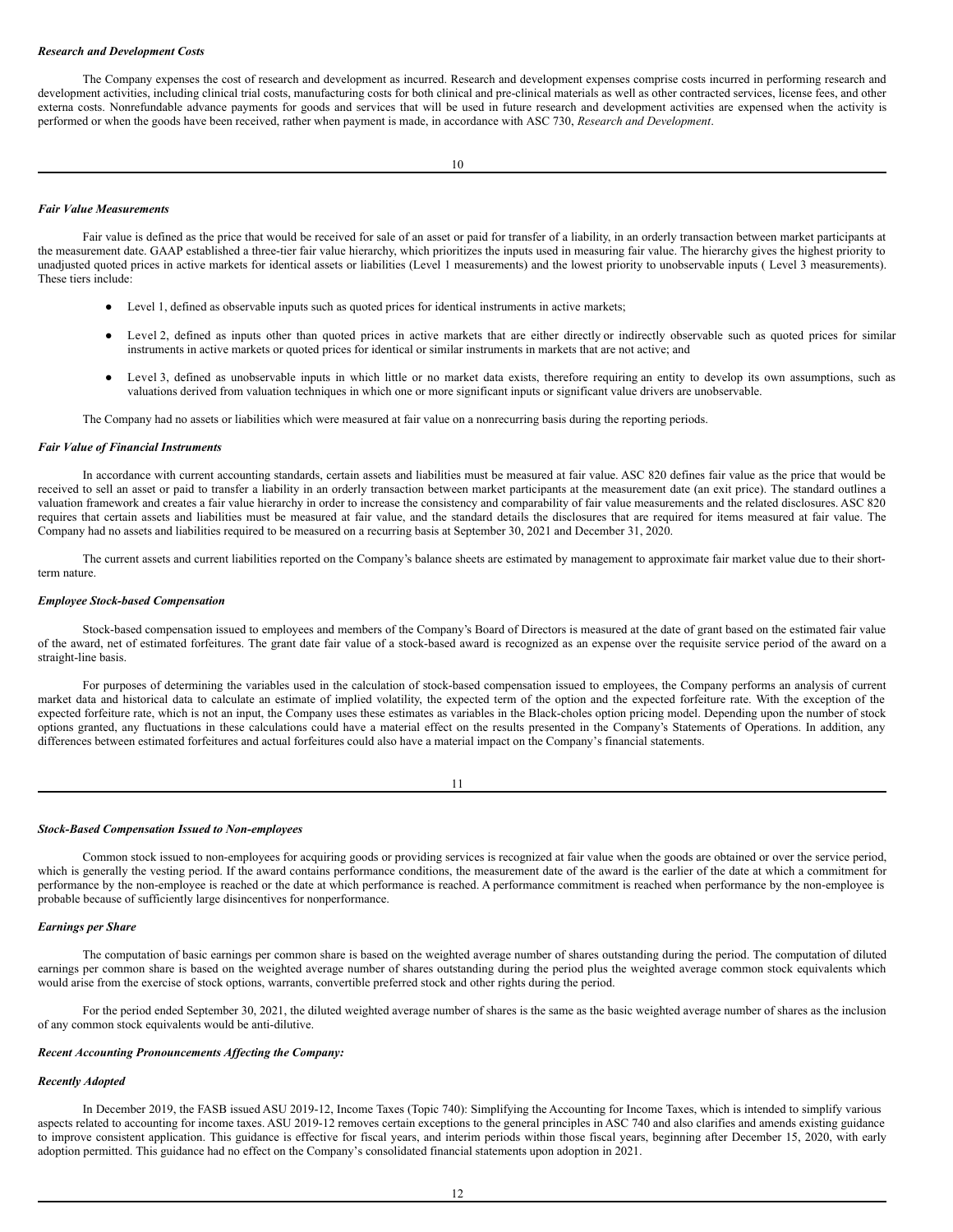# **NOTE 4 – REVENUE**

#### *Deferred Revenue*

The company recognizes income from R&D milestone-based contracts when those milestones are reached and non-milestone contracts and grants when earned. These projects are invoiced after expenses are incurred. Any projects or grants funded in advance are deferred until earned.

From time to time the Company may receive prepayment from customers for products to be manufactured or component materials to be procured and shipped in future dates. Customer payments in advance of the applicable performance obligation are deferred and recognized in accordance with ASC 606.

As of September 30, 2021 and December 31, 2020, there were \$293,523 and \$188,741 unearned advanced revenues, respectively.

#### *Disaggregation of Revenue*

The following table disaggregates total revenues for the periods ending September 30, 2021 and 2020:

|                             | <b>Nine-Months ended</b> |  |                       |  |
|-----------------------------|--------------------------|--|-----------------------|--|
|                             | September 31,<br>2021    |  | September 31,<br>2020 |  |
| Net Product sales           | $\sim$                   |  | 47,904                |  |
| R&D revenue                 |                          |  |                       |  |
| Government grant income     | 141,778                  |  | 452,869               |  |
| License and royalty revenue | -                        |  |                       |  |
|                             | 141,778                  |  | 500,773               |  |

# **NOTE 5 – PROPERTY AND EQUIPMENT**

Property and equipment consisted of the following at September 30, 2021 and December 31, 2020:

|                                                               | As of<br>September 30, |            | As of<br>December 31, |
|---------------------------------------------------------------|------------------------|------------|-----------------------|
|                                                               |                        | 2021       | 2020                  |
| Computer Equipment & Office Equipment                         |                        | 24,973     | 16,511                |
| Lab Equipment                                                 |                        | 300,112    | 294,578               |
| Manufacturing Equipment                                       |                        | 417.705    | 113.393               |
| Furniture and fixtures                                        |                        | 14.370     | 14,370                |
| Leasehold Improvements                                        |                        | 20,232     | 20,232                |
| Total property and equipment                                  |                        | 777.392    | 459.084               |
| Accumulated depreciation                                      |                        | (435, 043) | (393, 472)            |
| Total property and equipment, net of accumulated depreciation |                        | 342,349    | 65,612                |

Depreciation expense was \$41,571 and \$6,958 for the nine months ended September 30, 2021 and 2020.

#### 13

# **NOTE 6 – NOTES PAYABLE AND CONVERTIBLE NOTES PAYABLE**

#### **Convertible Note payable, net of discount**

In August and September 2016, the Company issued senior convertible debentures for an aggregate of \$1,600,000 (the "Convertible Debentures") in exchange for an aggregate net cash proceeds of \$1,327,300, net of financing costs. The Convertible Debentures have a stated interest rate of 6% per annum payable quarterly beginning June 30, 2017 and were due two years from the date of issuance, the latest due September 15, 2018 and are convertible into shares of the Company's common stock at the option of the holder at a conversion price of \$0.075 with certain anti-dilutive (reset) provisions and are subject to forced conversion if either i) the volume weighted average common stock price for each of any 10 consecutive trading days equals or exceeds \$0.50, or (ii) the Company's elects to lists a class of securities on a national securities exchange.

As long as the convertible notes remain outstanding, the Company is restricted from incurring any indebtedness or liens, except as permitted (as defined), amend its charter in any matter that materially effects rights of noteholders, repay or repurchase more than de minimis number of shares of common stock other than conversion or warrant shares, repay or repurchase all or any portion of any indebtedness or pay cash dividends.

Convertible notes payable balance was \$200,000 as of September 30, 2021.

### **Notes Payable**

Through December 31, 2011, a founder of the company and significant shareholder, Dr. David Platt advanced \$257,820 to the Company to fund start-up costs and operations. Advances by Dr. Platt carry an interest rate of 6.5% and were due on June 29, 2013. On May 7, 2012, Dr. Platt and the Company's former President and also a significant shareholder entered into promissory notes to advance to the Company \$20,000 each for an aggregate of \$40,000. The notes accrue interest at6.5% per year and were due June 30, 2013. The outstanding notes of \$297,820 were amended each year to extend the maturity dates. Effective June 30, 2015, the outstanding notes for Dr. Platt were amended to extend the maturity dates to June 30, 2017. During 2017, the Company made fully paid the note and all accrued interest to the former President of the Company. Dr. Platt's notes and accrued interest remain outstanding and are classified as current liabilities.

In December 2013, the Board of Directors agreed to indemnify Dr. Platt for legal costs incurred in connection with an arbitration (now concluded) initiated before the American Arbitration Association by Galectin Therapeutics, Inc. (formerly named Pro-Pharmaceuticals, Inc.) for which Dr. Platt previously served as CEO and Chairman. Galectin sought to rescind or reform the Separation Agreement entered into with Dr. Platt upon his resignation from Galectin to remove a \$1.0 million milestone payment which Dr. Platt asserted he was entitled to receive and to be repaid all separation benefits paid to Dr. Platt. The Company initially capped the amount for which it would indemnify Dr. Platt at \$150,000 in December 2013 and Dr. Platt agreed to reimburse the indemnification amounts paid by the Company should he prevail in the arbitration. The Board decided to indemnify Dr. Platt after considering a number of factors, including the scope of the Company's existing indemnification obligations to officers and directors and the potential impact of the arbitration on the Company. In May 2014, the Board approved a \$50,000 increase in indemnification support, solely for the payment of outside legal expenses. The Company recorded a total of \$182,697 in costs associated with Dr. Platt's indemnification, of which \$119,401 was expensed in the year ended December 31, 2013 and of which \$63,296 was expensed in the year ended December 31, 2014. In July 2014, the arbitration was concluded in favor of Dr. Platt, confirming the effectiveness of the separation agreement and payment was made to Dr. Platt in July 2014.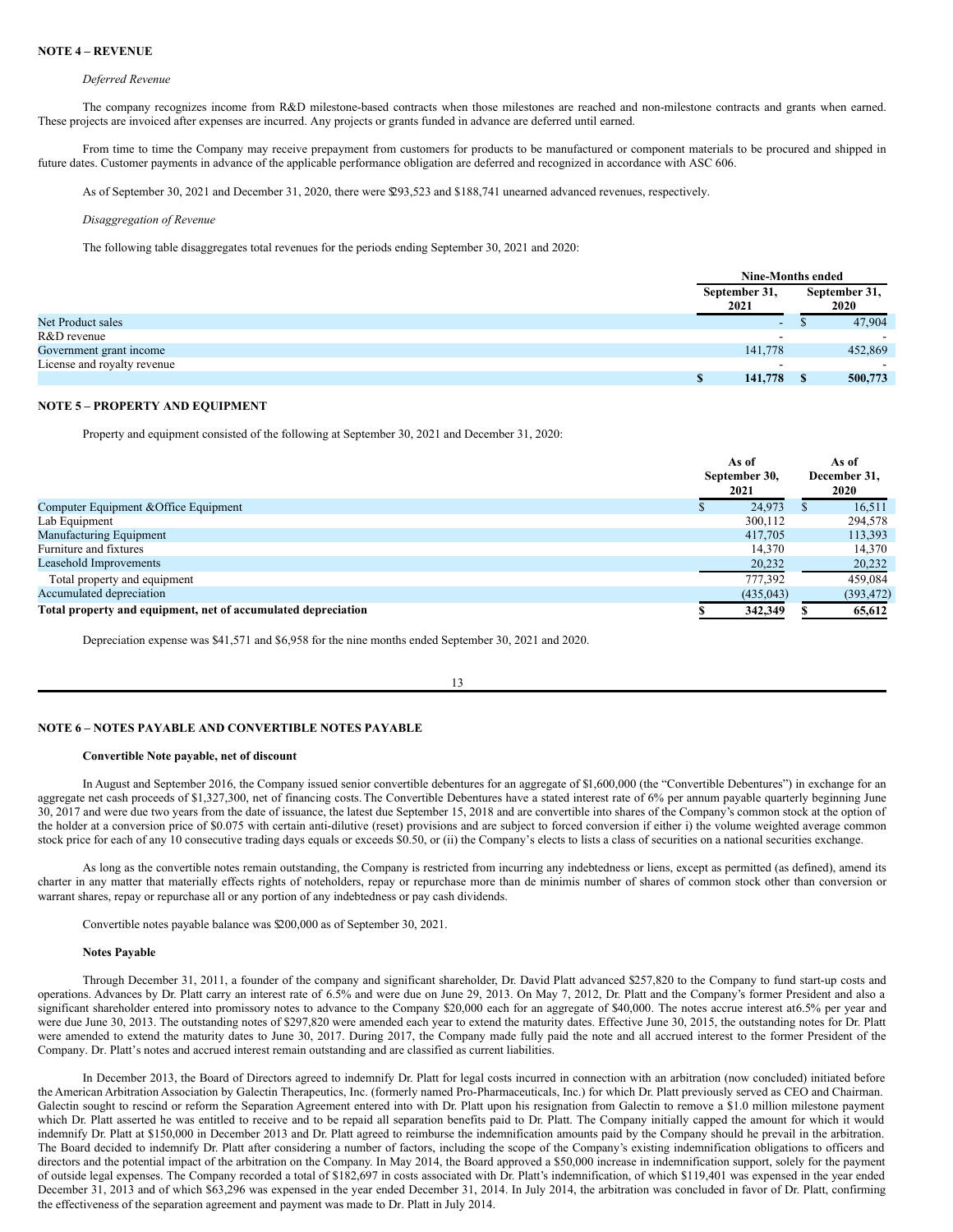On March 2, 2015, the Board of Directors voted to reduce the amount that Dr. Platt was required to reimburse the Company to \$82,355 and to offset this amount against interest accrued in respect of the outstanding note payable to Dr. Platt. In addition, the Board determined that Dr. Platt would be charged interest related to the \$182,697 indemnification payment since funds were received by Dr. Platt in July 2014. The Board of Directors concluded the foregoing constituted complete satisfaction of Dr. Platt's indemnification by the Company. Accordingly, the Company recorded the reduction in accrued interest through equity during the year ended December 31, 2015. As of September 30, 2021 and December 31, 2020, the balance of the notes payable to Dr. Platt totaled \$277,821 and are included in notes payable.

During 2021 the company issued notes payable for a total amount of \$270,000 to CJY Holdings, Ltd ("CJY"). CJY is a Hong Kong company owned by Conroy Chi-Heng Cheng, a former director of Boston Therapeutics. The CJY Note is an unsecured obligation of the Company. Principal and interest under the CJY Note is due and payable after one year. Interest accrues on the CJY Note at the rate of 10% per annum. As of September 30, 2021 and December 31, 2020, the balance of the notes payable to CJY totaled \$270,000 and \$0 and are included notes payable. Accrued interest \$16,679 and \$0 was included into accrued interest balance as of September 30, 2021 and December 31, 2020, respectively.

# **Note Payable Marketing**

On June 26, 2018, the Company entered into a License Agreement with Level Brands, Inc. (NYSE: LEVB), an innovative licensing, marketing and brand management company with a focus on lifestyle-based products which includes an exclusive license to the kathy ireland® Health & Wellness™ brand. Under the terms of the License Agreement, the Company received a non-exclusive, non-transferrable license to use the kathy ireland Health & Wellness™ trademark in the marketing, development, manufacture, sale and distribution of the Sugardown® product domestically and internationally. The initial term of the License Agreement is seven years, with an automatic two-year extension unless either party notifies the other of non-renewal at least 90 days prior to the end of the then current term. Level Brands has agreed to use its commercially reasonable efforts to perform certain promotional obligations, including: (i) producing four branded videos to promote the licensed product and/or the Company; (ii) creation of an electronic press kit; (iii) making their media and marketing teams available for use in creating the video content for which the Company will separately compensate; and (iv) curate social media posts in multiple social media channels.

As compensation, the Company will provide Level Brands with the following:

- A marketing fee of \$850,000, for development of video content and an electronic press kit which will be used ongoing to support product marketing. This fee is paid with a promissory note of \$450,000 and a number of shares of stock of the Company valued at \$400,000, based on the closing price on the day prior to the effective date;
- Quarterly fees for the first two years of up to \$100,000 and issuance of 100,000 shares each quarter, based on sales volumes. The Company has the right to make all the stock payments in cash; and
- a royalty of 5% of the gross licensed marks sales up to \$10,000,000, 7.5% royalty on sales from \$10,000,000 to \$50,000,0000 and 10% on sales over \$50,000,000,payable monthly as well as a 1% of all revenue for all Company products as of the date hereof.

15

The note payable of \$450,000 bears interest at 8% and matures December 31, 2019, unless the Company raises \$750,000 through Level Brands prior to that date in which case the Note is to be repaid in full including accrued interest. Accrued interest at September 30, 2021 and December 31, 2020 totaled \$117,493 and \$0, respectively. As of September 30, 2021 and December 31, 2020 the principal balance of the marketing note was \$450,000.

As of September 30, 2021, the Company has not issued the \$400,000 of common stock which was due upon execution of the agreement or any of the shares pursuant to the quarterly fee. The \$400,000 is included in accrued expenses at September 30, 2021. Due to the Company's low sales volume, no accrual for royalties is included in the financial statements as the amounts would not be material.

Level Brands sued the Company for non-performance under the contract. The matter was taken to arbitration with both parties claiming nonperformance under the contract. In October 2019, the arbitration was dismissed without prejudice.

### **Convertible Note Payable**

From 2018 to June 3, 2021, the Company issued a total of \$8.7 million of unsecured notes payable to investors including \$7.7 million to related parties. These notes bear interest at a rate of 15% per annum and include a common stock warrant equal to30% of the face value of the note. The outstanding principal, and accrued but unpaid interest on the notes converts into fully paid and non-assessable shares of Special Preferred Stock at a price of \$0.32276 per share in a Qualified Investment. In the event of conversion not in conjunction with a Qualified Investment, the notes convert at \$0.10759. As of June 3, 2021 and December 31, 2020, the Company had \$1,960,116 and \$1,429,327 interest accrued, respectively.

On June 4,2021 as a part of merger, the principal amount and accrued interest were converted into 98,890,380 shares of Common Stock, fully converting the notes and accrued interest as of September 30, 2021. The principal and accrued interest were converted per the terms of the agreement as such no gain or loss was recognized. The merger did not meet the Qualified Investment criteria.

### **Note Payable and Senior Secured Convertible Notes**

In May 2018, the Company issued a secured note payable to a related party for a total amount of \$1.0 million with a 90-day maturity. The maturity date of this note was extended by mutual agreement with the note holder and the note was outstanding until June 25, 2021. As of June 25, 2021, and December 31, 2020, the Company has \$603,778 and \$510,444 interest accrued respectively.

On June 25, 2021, the Company and the \$1.0 secured million note payable Holder entered into exchange agreement, whereby the company issued the Holder a Senior Secured Convertible Note in the principal amount of \$1,603,778 with a maturity date of June 18, 2023. On the maturity date, the Company shall pay to the Holder an amount in cash representing 115% of all outstanding Principal. No interest shall accrue thereunder unless and until an Event of Default has occurred. At any time after the Issuance Date, this Note may be convertible into validly, fully paid and non-assessable shares of Common Stock. As an incentive to enter into the agreement, the noteholder was also granted 134,771,261 2-year warrants exercisable at \$0.0119. The issuance of the note and warrants resulted in a loss on modification of debt of \$2,385,204. As of September 30, 2021, the note balance was \$1,603,778.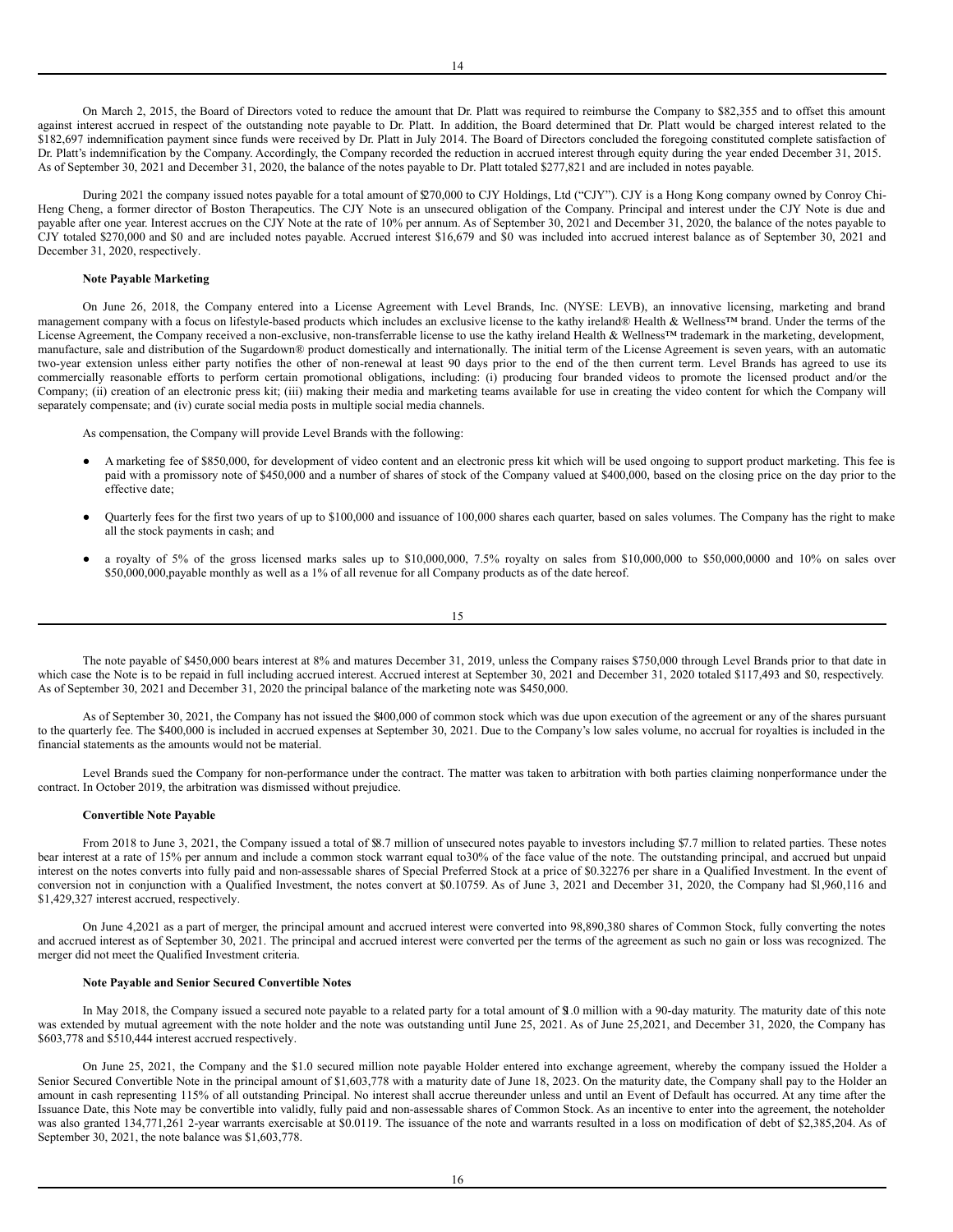On June 25, 2021, the Company and Gold Blaze Limited Vistra Corporate Services entered into exchange agreement, where the company issued the Gold Blaze Limited Vistra Corporate Services Senior Secured Convertible Note in the principal amount of \$500,000 with a maturity date of June 25, 2023. On the maturity date, the Company shall pay to the Holder an amount in cash representing 115% of all outstanding Principal. No interest shall accrue thereunder unless and until an Event of Default has occurred. At any time after the Issuance Date, this Note may be convertible into validly, fully paid and non-assessable shares of Common Stock. As an incentive to enter into the agreement, the noteholder was also granted 42,016,807 2-year warrants exercisable at \$0.0119. The issuance of the note and warrants resulted in a discount from the beneficial conversion feature totaling \$500,000. As of September 30, 2021, the note was shown net of unamortized discount of \$62,500.

In June 25, 2021, the Company issued a Senior Secured Convertible Note to HT Investment MA LLC for a principal amount \$5.0 million and maturity date of June 25, 2023. On the maturity date, the Company shall pay to the Holder an amount in cash representing 115% of all outstanding Principal. No interest shall accrue thereunder unless and until an Event of Default has occurred. At any time after the Issuance Date, this Note may be convertible into validly, fully paid and non-assessable shares of Common Stock. As an incentive to enter into the agreement, the noteholder was also granted 420,168,067 2-year warrants exercisable at \$0.0119. The issuance of the note and warrants resulted in a discount from the beneficial conversion feature totaling \$4,500,000. Funds received were \$4,500,000 net of an original issue discount of \$500,000. As of September 30, 2021, the note was shown net of unamortized discount of \$625,000.

In September 27, 2021, the Company issued a Senior Secured Convertible Note to Dr. Harold Parnes for a principal amount \$1.2 million and maturity date of September 27, 2023. On the maturity date, the Company shall pay to the Holder an amount in cash representing 115% of all outstanding Principal. No interest shall accrue thereunder unless and until an Event of Default has occurred. At any time after the Issuance Date, this Note may be convertible into validly, fully paid and non-assessable shares of Common Stock. As an incentive to enter into the agreement, the noteholder was also granted 100,840,336 2-year warrants exercisable at \$0.0119. The issuance of the note and warrants resulted in a discount from the beneficial conversion feature totaling \$222,534 and a discount from the relative fair value of warrants issued of \$494,802. As of September 30, 2021, the note was shown net of unamortized discount of \$485,653.

In September 27, 2021, the Company issued a Senior Secured Convertible Note to Steve Schrader for a principal amount \$131 thousand and maturity date of September 27, 2023. On the maturity date, the Company shall pay to the Holder an amount in cash representing 115% of all outstanding Principal. No interest shall accrue thereunder unless and until an Event of Default has occurred. At any time after the Issuance Date, this Note may be convertible into validly, fully paid and non-assessable shares of Common Stock. As an incentive to enter into the agreement, the noteholder was also granted 11,176,470 2-year warrants exercisable at \$0.0119. The issuance of the note and warrants resulted in a discount from the beneficial conversion feature totaling \$24,775 and a discount from the relative fair value of warrants issued of \$54,598. As of September 30, 2021, the note was shown net of unamortized discount of \$52,058.

17

### **Paycheck Protection Program (PPP Loan)**

On May 5, 2020, the Company received a U.S. Small Business Administration Loan under the Paycheck Protection Program (PPP Loan) primarily for payroll costs related to the COVID-19 crisis in the amount of \$402,154. Under the Paycheck Protection Program, the PPP Loan has a fixed interest rate of1%, a maturity date is twentyfour (24) months from the date of the funding of the loan. Pursuant to the terms of the PPP Loan, the Company may apply for forgiveness of the amount due on the PPP Loan in an amount equal to the sum of the following costs incurred by the Company during the 8-week period (or any other period that may be authorized by the U.S. Small Business Association) beginning on the date of first disbursement of the loan: payroll costs, any payment of interest on a covered mortgage obligation, payment on a covered rent obligation, and any covered utility payment. The amount of PPP Loan forgiveness shall be calculated in accordance with the requirements of the Paycheck Protection Program, including the provisions of Section 1106 of the Coronavirus Aid, Relief, and Economic Security Act (CARES Act), although no more than 25% of the amount forgiven can be attributable to non-payroll costs. The Company has applied for forgiveness of the full loan amount, and the payments are currently in a deferred and not due status. As of September 30, 2021 and December 31, 2020, the Company has \$5,652 and \$2,636 interest accrued, respectively.

# **NOTE 7 – COMMITMENTS AND CONTINGENCIES**

### **Preferred Stock**

#### *Preferred Stock*

The following table represents a Preferred Stock by Series as of December 31, 2020:

|                                        | <b>Issued and</b> |                    |                 |
|----------------------------------------|-------------------|--------------------|-----------------|
|                                        | outstanding       |                    | Outstanding     |
| <b>Convertible Preferred Stock</b>     | shares            | <b>Issue price</b> | value           |
| Series AA (Authorized: 1,045,650):     | 1,045,650         | 1.15               | 1.202.497.50    |
| Series BB (Authorized: 22,120,639):    | 22,120,639        | 0.08111            | 1.794.205.03    |
| Series CC (Authorized: $13,761,489$ ): | 13.761.489        | 0.46175            | 6.354.367.55    |
| Series DD (Authorized: 45,000,000):    | 33,790,975        | 0.61971            | 20.940.605.12   |
| Series EE-1 (Authorized: 17,000,000):  | 14.030.343        | 0.32276            | 4.528.433.51    |
| Series EE-2 (Authorized: 18,000,000):  | 16,265,953        | 0.32276            | 5,249,998.99    |
|                                        | 101,015,049       |                    | \$40,070,107.70 |

On June 4, 2021, as consideration for the Merger, the Company converted101,015,049 shares of preferred stock into107,032,771 shares of common stock:

| <b>Convertible Preferred Stock</b> | <b>Preferred stock</b><br>shares<br>Outstanding | Conversion<br>Ratio | Common Stock<br><b>Shares</b><br>Outstanding |
|------------------------------------|-------------------------------------------------|---------------------|----------------------------------------------|
| Series AA:                         | 1.045.650                                       | 1.2220              | 1,277,784                                    |
| Series BB:                         | 22,120,639                                      | .0000               | 22,120,639                                   |
| Series CC:                         | 13.761.489                                      | 1.0823              | 14,894,060                                   |
| Series DD:                         | 33,790,975                                      | 1.1377              | 38,443,992                                   |
| Series EE-1:                       | 14,030,343                                      | 0000.1              | 14,030,343                                   |
| Series EE-2:                       | 16.265.953                                      | 0000.               | 16,265,953                                   |
| <b>Total Preferred Stock:</b>      | 101,015,049                                     |                     | 107,032,771                                  |

#### *Series B*

The Company has designated 1,000,000 shares of its preferred stock as Series B Preferred Stock. Each share of Series B Preferred Stock has a stated value of \$1. Each share of the Series B Preferred Stock is convertible into 1,000 shares of the Company's common stock. The Series B Preferred Stock shall have no voting rights until January 1, 2022 when it will be on an as converted basis (subject to limitations) and liquidation preference for each share of Series B Preferred Stock at an amount equal to the stated value per share.

As of September 30, 2021, the Company has963,964 shares of Series B Preferred Stock outstanding. The Series B Preferred Stock has been classified outside of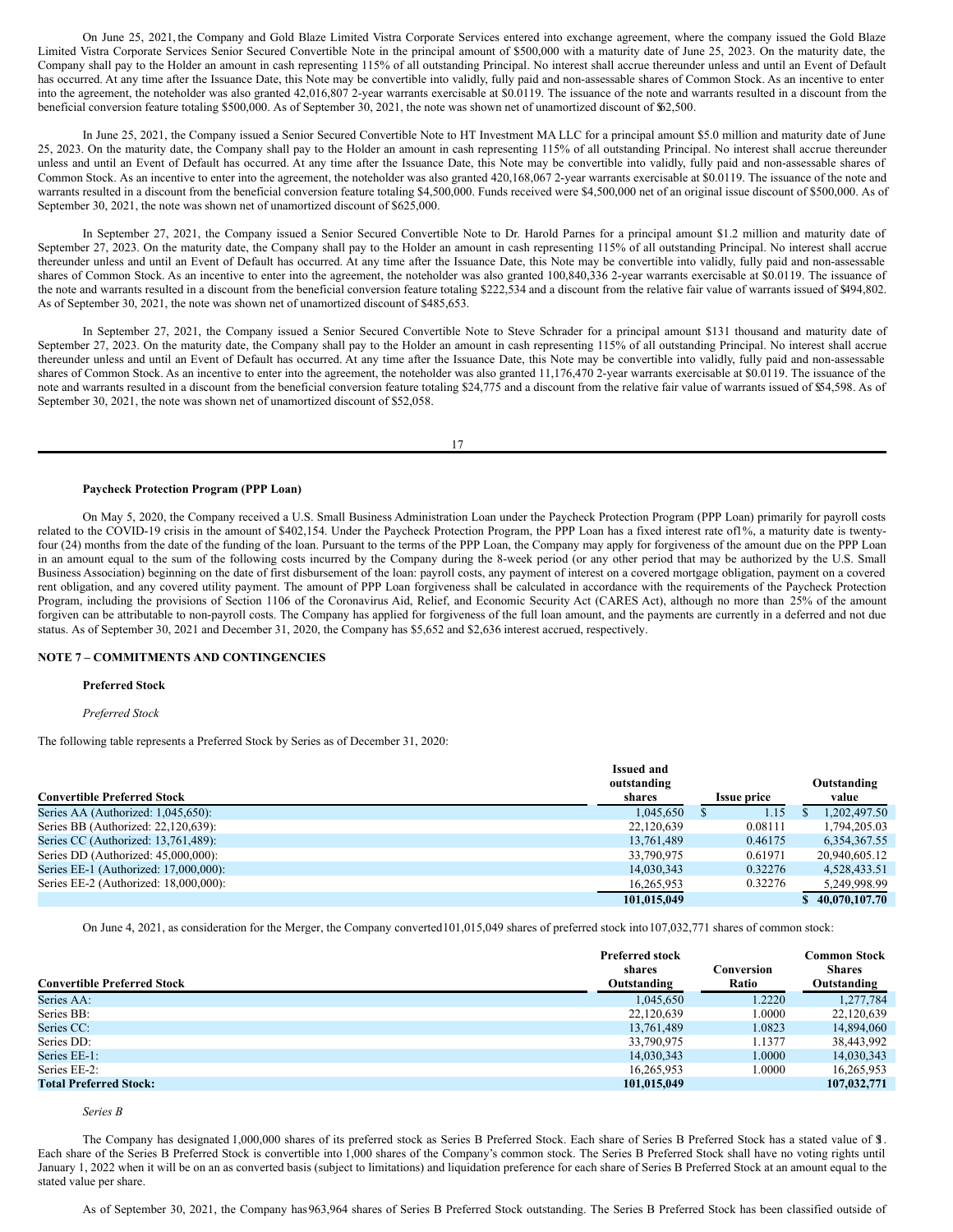permanent equity and liabilities since it embodies a conditional obligation that the Company may settle by paying the monetary value in cash upon a liquidation event due to the liquidation preferences of the Series B Preferred Stock based upon its designation.

18

The Series B preferred stock shares are accounted for outside of permanent equity due to the terms of cash-redemption features.

*Series C*

As consideration for the Merger, the Company issued to the shareholders of Nanomix1,000,000 shares of a newly created Series C Convertible Preferred Stock of the Company (the "Preferred Stock"). Upon the effectiveness of the amendment to our Certificate of Incorporation to effectuate the reverse stock split of one-for-173, all such shares of Preferred Stock issued to Nanomix shareholders shall automatically convert into approximately 35,316,768 shares of common stock of the Company.

The Series C preferred stock shares are accounted for outside of permanent equity due to the terms of cash-redemption features.

# **Research and Development Arrangement**

In April of 2020, the Company received a BARDA fixed price, cost sharing contract for development and EUA filing of COVID-19 Anitbody and Antigen tests on the Nanomix eLab platform. The total amount of the milestone-based contract was \$569,647. As of September 30, 2021, the full amount of \$569,467 had been received under the contract.

#### **Employments Agreements**

The Company does not have Employment Agreements with any employees. All employees are employed under "at will" arrangements without guarantees or separation arrangements.

#### **Leases**

The Company leases its facility under sublease agreement. The Sublease term is from November 19, 2019 to December 15, 2021. The sublease agreement cannot be extended beyond this date. Rent expense is recognized on a straight-line basis over the lease term. The company incurred rent expense, which is included as part of selling, general and administrative expenses, of \$209,487 and \$198,733 for the nine months ended September 30, 2021 and 2020, respectively. See details at Note 8.

#### **Legal**

The Company is not currently involved in any legal matters in the normal course of business. From time to time, the Company could become involved in disputes and various litigation matters that arise in the normal course of business. These may include disputes and lawsuits related to intellectual property, licensing, contract law and employee relations matters. Periodically, the Company reviews the status of significant matters, if any exist, and assesses its potential financial exposure. If the potential loss from any claim and legal claim is considered probable and the amount can be estimated, the Company accrues a liability for the estimated loss. Legal proceedings are subject to uncertainties, and the outcomes are difficult to predict. Because of such uncertainties, accruals are based on the best information available at the time. As additional information becomes available, the Company reassesses the potential liability related to pending claims and litigations.

#### 19

### **NOTE 8 – LEASES**

Our adoption of ASU 2016-02, Leases (Topic 842), and subsequent ASUs related to Topic 842, requires us to recognize substantially all leases on the balance sheet as an ROU asset and a corresponding lease liability. The new guidance also requires additional disclosures as detailed below. We adopted this standard on the effective date of January 1, 2019 and used this effective date as the date of initial application. Under this application method, we were not required to restate prior period financial information or provide Topic 842 disclosures for prior periods. We elected the 'package of practical expedients,' which permitted us to not reassess our prior conclusions related to lease identification, lease classification, and initial direct costs, and we did not elect the use of hindsight.

Lease ROU assets and liabilities are recognized at commencement date of the lease, based on the present value of lease payments over the lease term. The lease ROU asset also includes any lease payments made and excludes any lease incentives. When readily determinable, we use the implicit rate in determining the present value of lease payments. When leases do not provide an implicit rate, we use our incremental borrowing rate based on the information available at the lease commencement date, including the lease term.

Short-term leases with an initial term of 12 months or less are not recorded on the balance sheet. Lease expense for short-term leases is recognized on a straight-line basis over the lease term. As of September 30, 2021 and December 31, 2020, we did not have any short-term leases.

The tables below present financial information associated with our lease.

|                               | <b>Balance Sheet</b><br>Classification | September 30,<br>2021 | December 31,<br>2020 |
|-------------------------------|----------------------------------------|-----------------------|----------------------|
| Right-of-use assets           | Other long-term assets                 | 62.429                | 232,065              |
| Current lease liabilities     | Other current liabilities              | 83,966                | 313,146              |
| Non-current lease liabilities | Other long-term liabilities            |                       |                      |

As of September 30, 2021, our maturities of our lease liability are as follows:

| 2021                               | 86,084   |
|------------------------------------|----------|
| Total                              | 86,084   |
| Less: Imputed interest             | $-2.118$ |
| Present value of lease liabilities | 83.966   |

### **NOTE 9 – BUSINESS COMBINATION**

On June 4, 2021, the Company consummated the Business Combination with Nanomix, Inc pursuant to the agreement between Nanomix, Inc and Boston Therapeutics, Inc (the Merger Agreement"). Pursuant to ASC 805, for financial accounting and reporting purposes, Nanomix, Inc was deemed the accounting acquirer and the Company was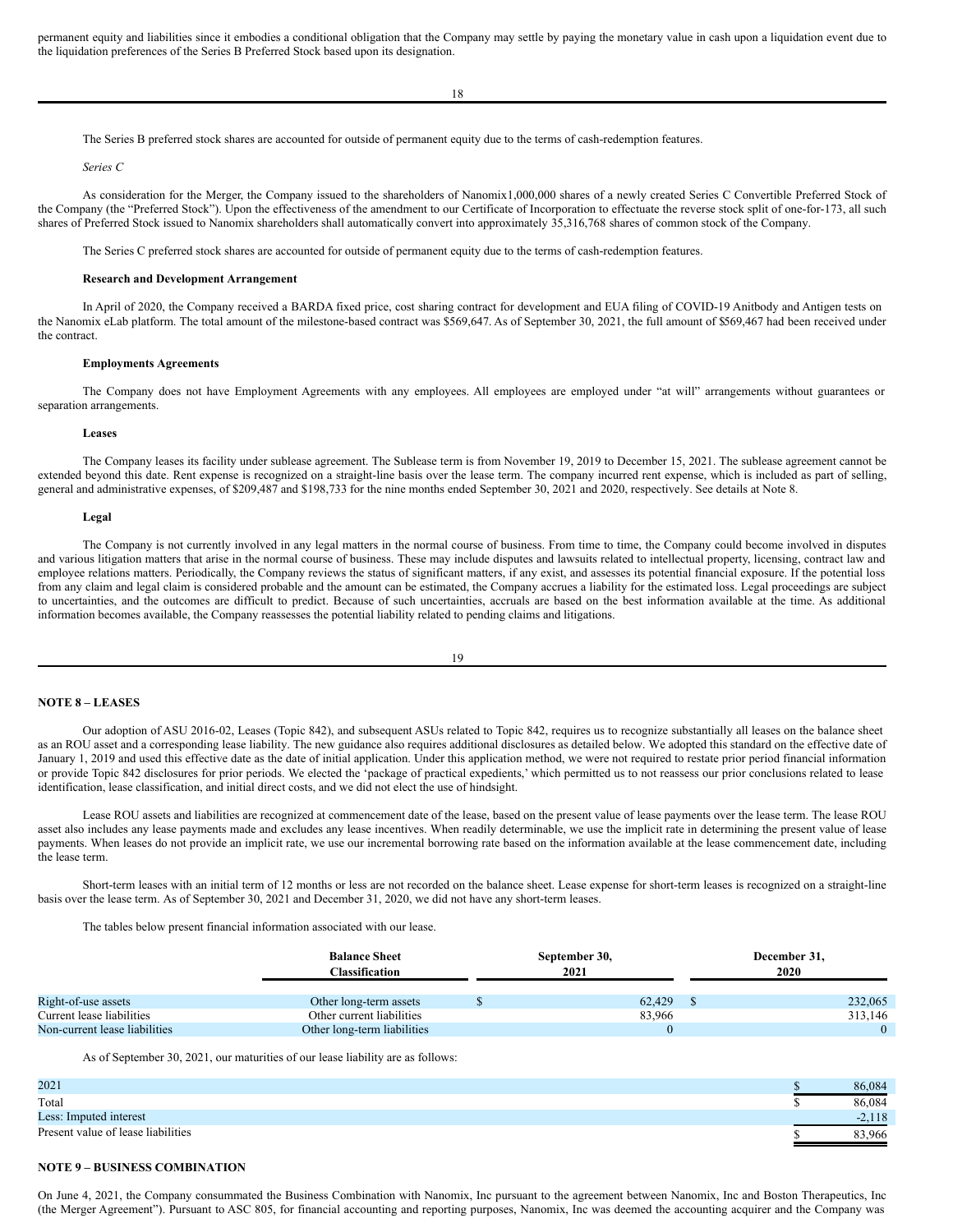treated as the accounting acquiree, and the Business Combination was accounted for as a reverse recapitalization. Accordingly, the Business Combination was treated as the equivalent of the Nanomix, Inc issuing stock for the net assets of Boston Therapeutics, Inc, accompanied by a recapitalization. The net assets of Boston Therapeutics, Inc were stated at historic costs, with no goodwill or other intangible assets recorded, and are consolidated with Nanomox, Inc's financial statements on the Closing date. The shares and net income (loss) per share available to holders of the Company's common stock, prior to the Business Combination, have been adjusted as shares reflecting the exchange ration established in the Merger Agreement.

20

### **NOTE 10 – STOCKHOLDERS' DEFICIT**

#### **Common Stock**

As of December 31, 2020, the Company was authorized to issue137,000,000 shares of common stock with a par value of \$0.00001 per share, and 743,513 common shares were issued and outstanding.

On January 25, 2021, the Company issued210,000 common shares for option exercise with exercise price \$0.01 per share

On February 11, 2021, the Company issued603,125 common shares for option exercise with average exercise price \$0.0354 per share.

On June 4, 2021, as consideration for the Merger, the Company:

- converted 101,015,049 shares of preferred stock into 107,032,771 shares of common stock;
- converted \$10,639,615.96 of notes payable and accrued interest into98,890,380 shares of common stock with conversion rate0.10759;
- exchanged all outstanding 207,479,789 shares of common stock for newly created1,000,000 shares Series C Convertible Preferred Stock;

In September 2021, the Company re-purchased 940,206 of Nanomix, Inc. pre-merger common shares from unaccredited investors for the amount \$202,188.

As of September 30, 2021, the Company has a total of916,914,554 common shares issued and outstanding with a par value of \$0.001.

#### **NOTE 11 – WARRANTS**

As described in Note 6, pursuant to issuance convertible notes payable to investors, the Company issued warrants to purchase an aggregate of 0.067,441 shares of the Company's Common Stock at an exercise price \$0.01 per share during 2018 - 2021. The Company has recognized an expense for these services within interest expense in the accompanying Statements of Operations in the years of warrants issuance of approximately \$33,154 and \$93,277 for the nine months ended September 30, 2021 and 2020, respectively.

On September 1, 2018, the Company issued warrant to investor to purchase an aggregate of3,100,000 shares of the Company's Common Stock at an exercise price of \$0.01 per share.

On January 3, 2020, the Company issued warrants to Fastnet Advisors, LLC. to purchase an aggregate of569,308 shares of the Company's Common Stock at an exercise price of \$0.01 per share. On December 14, 2020, the Company issued warrants outside consultant to purchase an aggregate of600,000 shares of the Company's Common Stock at an exercise price of \$0.01 per share. The Company has recognized an expense for these services within general and administrative expense in the accompanying Statements of Operations in the year of warrants issuance of approximately \$24,733 for the nine months ended September 30, 2020.

21

On June 25, 2021, the Company issued warrants to related party to purchase an aggregate of134,771,261 shares of the Company's Common Stock at an exercise price of \$0.01190 per share. The issuance of warrants resulted in a loss on modification of debt of \$2,385,204. (refer to Note 6). On June 25, 2021, the Company issued warrants to Gold Blaze Limited Vista Corporate Services to purchase an aggregate of 42,016,807 shares of the Company's Common Stock at an exercise price of \$0.01190 per share. On June 25, 2021, the Company issued warrants to HT Investments MA LLC to purchase an aggregate of 420,168,067 shares of the Company's Common Stock at an exercise price of \$0.01190 per share. On September 27, 2021, the Company issued warrants to Dr. Harold Parnes to purchase an aggregate of100,840,336 shares of the Company's Common Stock at an exercise price of \$0.01190 per share. On September 27, 2021, the Company issued warrants to Steve Schrader to purchase an aggregate of 11,176,470 shares of the Company's Common Stock at an exercise price of \$0.01190 per share. The Company recognized \$5,247,308 for the beneficial conversion feature as a debt discount at issuance of the notes in addition to an original issue discount of \$500,000 and a discount from the relative fair value of warrants issued of \$549,300. For the three months ended September 30, 2021, the Company recorded amortization of \$688,530 for the debt discounts as interest expense in the accompanying consolidated statements of operations.

As of September 30, 2021 all warrants remain outstanding.

The following represents a summary of the Warrants outstanding at September 30, 2021, and changes during the period then ended:

|                                    | Warrants      | Weighted<br>Average<br><b>Exercise</b><br>Price |
|------------------------------------|---------------|-------------------------------------------------|
| Outstanding at December 31, 2020   | 11,627,995    | 0.01                                            |
| Granted with exercise price \$0.01 | 708.754       | 0.01                                            |
| Exercised/Expired/Forfeited        |               |                                                 |
| Outstanding at June 4, 2021        | 12,336,749    | 0.01                                            |
| Converted during merge             | 363,457,686   | 0.000339                                        |
| <b>BTHE</b> warrants               | 38,458,320    | 0.01                                            |
| Granted after merge                | 708,972,941   | 0.01190                                         |
| Exercised/Expired/Forfeited        |               |                                                 |
| Outstanding at September 30, 2021  | 1,110,888,947 | 0.008052                                        |

# **NOTE 12 – STOCK-BASED COMPENSATION**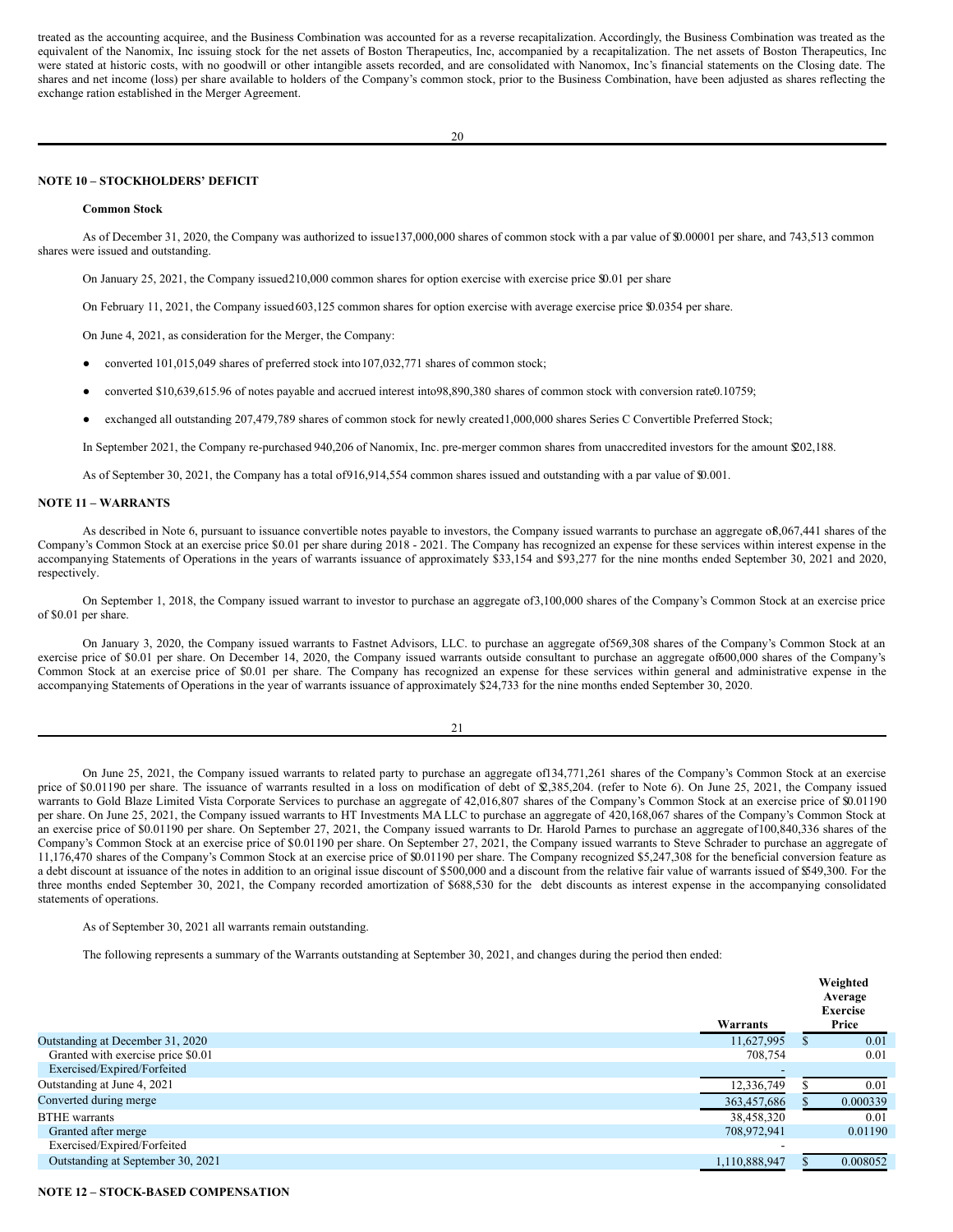Terms of the Company's share-based on compensation are governed by the Company's 2010 Equity Incentive Plan ("the 2010 Plan"). The 2010 Plan permits the Company to grant non-statutory stock options, incentive stock options, restricted stocks, and stock purchase rights to the Company's employees, outside directors and consultants; however incentive stock options may only be granted to the Company's employees. As of June 30, 2021, the maximum aggregate number of shares of common stock that may be issued is 19,410,000 shares under the 2010 Plan, subject to adjustment due the effect of any stock split, stock dividend, combination, recapitalization or similar transaction. The exercise price for each option is determined by the Board of Directors, but will be (i) in the case of an incentive stock option, (A) granted to an employee who, at the time of grant of such option, is a 10% Holder, no less than 110% of the fair market value per share on the date of grant; or (B) granted to any other employee, no less than 100% of the fair market value per share on the date of grant; and (ii) in the case of a nonstatutory stock option, no less than 100% of the fair market value per share on the date of grant. The options awarded under the 2010 Plan shall vest as determined by the Board of Directors but shall not exceed a ten-year period.

### **Options Issued to Directors and Employees as Compensation and to Nonemployees for Services Received**

Pursuant to the terms of the 2010 Plan, from 2010 to 2020, the Company has granted an aggregate of 29,481,000 options to its executive officers and employees of the Company and to Nonemployees for Services Received. Of these, 15,146,000 options were exercised or forfeited and 14,335,000 remain outstanding as of December 31, 2020. The exercise prices of these grants, as determined by the Company's Board of Directors, were \$0.01 to \$0.08 per share.

During nine months ended September 30, 2021, the Company granted an aggregate of1,530,000 options to purchase the Company's common stock to its executive officers and employees of the Company and to Nonemployees for Services Received. During nine months ended September 30, 2021, 695,000 options were exercised or forfeited, and 15,170,000 options remain outstanding. The exercise prices of these option grants, as determined by the Company's Board of Directors, was \$0.05 per share. The Company has recognized an expense for these services within general and administrative expense in the accompanying Statements of Operations of approximately \$84,140 and \$61,679 for nine months ended September 30, 2021 and 2020, respectively. As of September 30, 2021, there was approximately \$122,266 of total unrecognized compensation cost related to non-vested share-based compensation arrangements. This cost is expected to be recognized over a weighted average period of 1.4 years.

#### **Stock-based Compensation Summary Tables**

The following table represents a summary of the options granted to employees and non-employees outstanding at September 30, 2021 and changes during the period then ended:

|                                   | <b>Options</b> | Weighted<br>Average<br><b>Exercise</b><br>Price | <b>Total</b><br>Weighted<br>Average<br>Intristic<br>Value | Remaining<br>Life |
|-----------------------------------|----------------|-------------------------------------------------|-----------------------------------------------------------|-------------------|
| Outstanding at December 31, 2020  | 14,335,000     | 0.04                                            | 0.01                                                      | 6.56              |
| Granted                           | 1,530,000      | 0.05                                            |                                                           | 8.42              |
| Exercised/Expired/Forfeited       | (695,000)      | (0.05)                                          | $\overline{\phantom{a}}$                                  |                   |
| Outstanding at September 30, 2021 | 15,170,000     | 0.04                                            | 0.01                                                      | 5.56              |
| Exercisable at September, 2021    | 12, 126, 273   | 0.04                                            | 0.01                                                      | 4.45              |
| Expected to be vested             | 3,043,727      | 0.05                                            | 0.00                                                      | 7.61              |
|                                   |                |                                                 |                                                           |                   |

 $23$ 

#### **NOTE 13 – WARRANTS AND OPTIONS VALUATION**

The Company calculates the fair value of warrant and stock-based compensation awards granted to employees and nonemployees using the Black-Scholes optionpricing method. If the company determinates that other methods are more reasonable, or other methods for calculating these assumptions are prescribed by regulators, the fair value calculated for the Company's stock options could change significantly. Higher volatility and longer expected lives would result in an increase to stock-based compensation expense to non-employees determined at the date of grant. Stock-based compensation expense to non-employees affects the Company's selling, general and administrative expenses and research and development expenses.

The Black-Scholes option-pricing model requires the use of highly subjective and complex assumptions, which determine the fair value of stock-based awards. The assumptions used in the Black-Scholes option-pricing method for the periods ended September 30, 2021 and 2020 are set forth below:

|                                 |                       | For the<br>period ended |  |                       |  |
|---------------------------------|-----------------------|-------------------------|--|-----------------------|--|
|                                 | September 30,<br>2021 |                         |  | September 30,<br>2020 |  |
| Expected dividend yield         |                       | $0.00\%$                |  | $0.00\%$              |  |
| Expected stock-price volatility | 54.97%-126.57%        |                         |  | 54.97%-121.02%        |  |
| Risk-free rate                  |                       | $0.70\%$ - 2.82%        |  | $0.61\% - 2.82\%$     |  |
| Term of options                 |                       | $5 - 10$                |  | $5 - 10$              |  |
| Stock price                     |                       | 0.05                    |  | 0.05                  |  |

- *Expected term*. The expected term represents the period that the stock-based awards are expected to be outstanding. The Company's historical share option exercise experience does not provide a reasonable basis upon which to estimate an expected term because of a lack of sufficient data. Therefore, the Company estimates term by using the simplified method provided by the SEC. The simplified method calculates the expected term as the average of the time-to-vesting and the contractual life of the options.
- *Expected volatility*. As the Company's common stock has never been publicly traded, the expected volatility is derived from the average historical volatilities of publicly traded companies within the Company's industry that the Company considers to be comparable to the Company's business over a period approximately equal to the expected term.
- Risk-free interest rate. The risk-free interest rate is based on the U.S. Treasury yield in effect at the time of grant for zero coupon U.S. Treasure notes with maturities approximately equal to the expected term.
- *Expected dividend*. The expected dividend is assumed to be zero as the Company has never paid dividends and have no current plans to pay any dividends on the Company's common stock.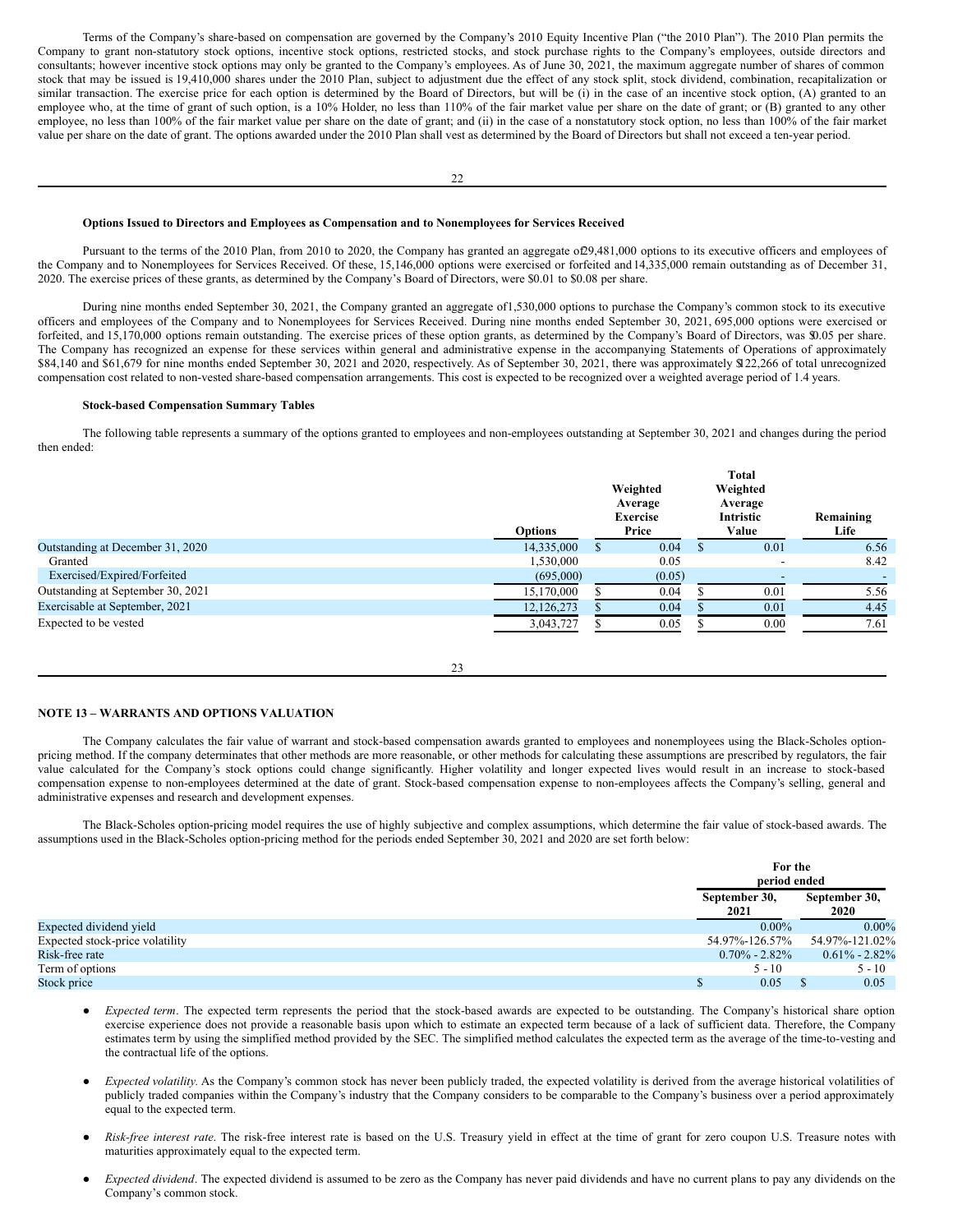In addition to the assumptions used in the Black-Scholes option-pricing model, the Company also estimates a forfeiture rate to calculate the stock-based compensation for the Company's equity awards. The Company will continue to use judgement in evaluating the expected volatility, expected terms and forfeiture rates utilized for the Company's stock-based compensation calculations on a prospective basis.

# **NOTE 14 – RELATED PARTY TRANSACTIONS**

The Company had a secured note payable to Mr. Garrett Gruener, its investor, with a balance of \$1,000,000 at June 25, 2021 and December 31, 2020. The note and related accrued interest of \$603,778 were exchanged for an equal amount of Convertible Equity in the June 25, 2021 financing. As a result of the exchange as part of the merger, the Company issued a senior secured convertible note to Mr. Garrett Gruener, its investor, with a principal amount of \$1,603,778 and 134,771,261 2-year warrants exercisable at \$0.0119. The issuance of the note and warrants resulted in a loss on modification of debt of \$2,385,204. As of September 30, 2021, the note balance was \$1,603,778.

The Company had convertible notes payable to: Mr. Gruener, its investor, with a total balance of \$6,182,000 as of December 31, 2020; Mr. Fiddler, its investor, with a total balance of \$950,000 as of December 31, 2020; and Mr. Ludvigson, its Chief Executive Officer, with a total balance of \$175,000 as of December 31, 2020. See Note 6 for detailed disclosure of this related party debt, including interest rates, terms of conversion and other repayment terms. The notes and accrued interest were exchanged for Preferred Series C shares as part of the merger.

The Company had accrued salary payable to Mr. Ludvigson, its Chief Executive Officer, with a total balance of \$50,000 and \$50,000 as of September 30,2021 and December 31, 2020, respectively.

Included in the account payable and accrued expenses at September 30, 2021 and December 31, 2020 are amounts due shareholders, officers and directors of Boston Therapeutics in the amounts of \$118,707 and \$0, respectively.

The summary of related party balances as of September 30, 2021 and December 31, 2020:

|                                                        | 30-Sep-21                 | 31-Dec-20                      |
|--------------------------------------------------------|---------------------------|--------------------------------|
| Account payable and accrued expenses, related party:   |                           |                                |
| Mr. Ludvigson                                          | 50,000                    | 50000                          |
| Loraine Upham                                          | 11,995                    |                                |
| David Platt                                            | 4,399                     |                                |
| S. Colin Neill                                         | 73,750                    |                                |
| Upham Bioconsulting, LLC                               | 6,113                     |                                |
| <b>Uphambc Consulting</b>                              | 20,000                    |                                |
|                                                        | 166,257<br>$\mathbb{S}$   | $\mathbf S$<br>$\overline{0}$  |
|                                                        |                           |                                |
| Accrued interest, related party:                       |                           |                                |
| Mr. Gruener                                            | $\bf{0}$                  | 1,667,203                      |
| Mr. Fiddler                                            | $\mathbf{0}$              | 127,788                        |
| Mr. Ludvigson                                          | $\boldsymbol{0}$          | 15,241                         |
|                                                        | S<br>$\mathbf{0}$         | 1,810,232<br>$\mathbb{S}$      |
| Notes payable, related party – net of current portion: |                           |                                |
| Mr. Gruener                                            | $\mathbf{0}$              | 7,182,000                      |
| Mr. Fiddler                                            | $\mathbf{0}$              | 950,000                        |
| Mr. Ludvigson                                          | $\bf{0}$                  | 175,000                        |
|                                                        | $\mathbf{0}$<br>\$.       | 8,307,000<br>$\mathbb{S}$      |
|                                                        |                           |                                |
| Senior Secured Convertible note, related party:        |                           |                                |
| Mr. Gruener                                            | 1,603,778                 |                                |
|                                                        | 1,603,778<br>$\mathbb{S}$ | $\mathbb{S}$<br>$\overline{0}$ |
|                                                        |                           |                                |
| 25                                                     |                           |                                |

#### **NOTE 15 – INCOME TAXES**

The Company accounts for income taxes in accordance with standards of disclosure propounded by the FASB, and any related interpretations of those standards sanctioned by the FASB. Accordingly, deferred tax assets and liabilities are determined based on differences between the consolidated financial statement and tax bases of assets and liabilities, as well as a consideration of net operating loss and credit carry forwards, using enacted tax rates in effect for the period in which the differences are expected to impact taxable income. A valuation allowance is established, when necessary, to reduce deferred tax assets to the amount that is more likely than not to be realized. Due to the uncertainty as to the utilization of net operating loss carry forwards, a valuation allowance has been made to the extent of any tax benefit that net operating losses may generate.

At the date the financial statements were available to be issued, the federal and state income tax returns for the year ended December 31, 2020 have not been filed by the company.

As of December 31, 2019, the Company has federal and state net operating loss carryforward of approximately91.0 million and \$55,7 million available to reduce future taxable income, if any, for Federal and state income tax purposes. The Company experienced a Section 382 change of ownership in connection with the merger in 2021, thereby subjecting net operating loss carryovers generated previously to limitations on utilization. To-date, these limitations have not had an impact on the Company's reported income tax.

The ultimate realization of our deferred tax asset is dependent, in part, upon the tax laws in effect, our future earnings, and other events. As of September 30, 2021 and December 31, 2020, we recorded a 100% allowance against our deferred tax asset since we were unable to conclude that it is more likely than not that our deferred tax asset will be realized.

The company's major tax jurisdictions are the United States and California.All of the Company's tax years will remain open three and four years for examination by the Federal and state tax authorities, respectively, from the date of utilization of the net operating loss. As of December 31, 2020, the tax years beginning after 2017 and 2016 remain subject to examination by US Federal and Californian authorities. However, net operating losses carried forward are subject to examination in the tax year utilized.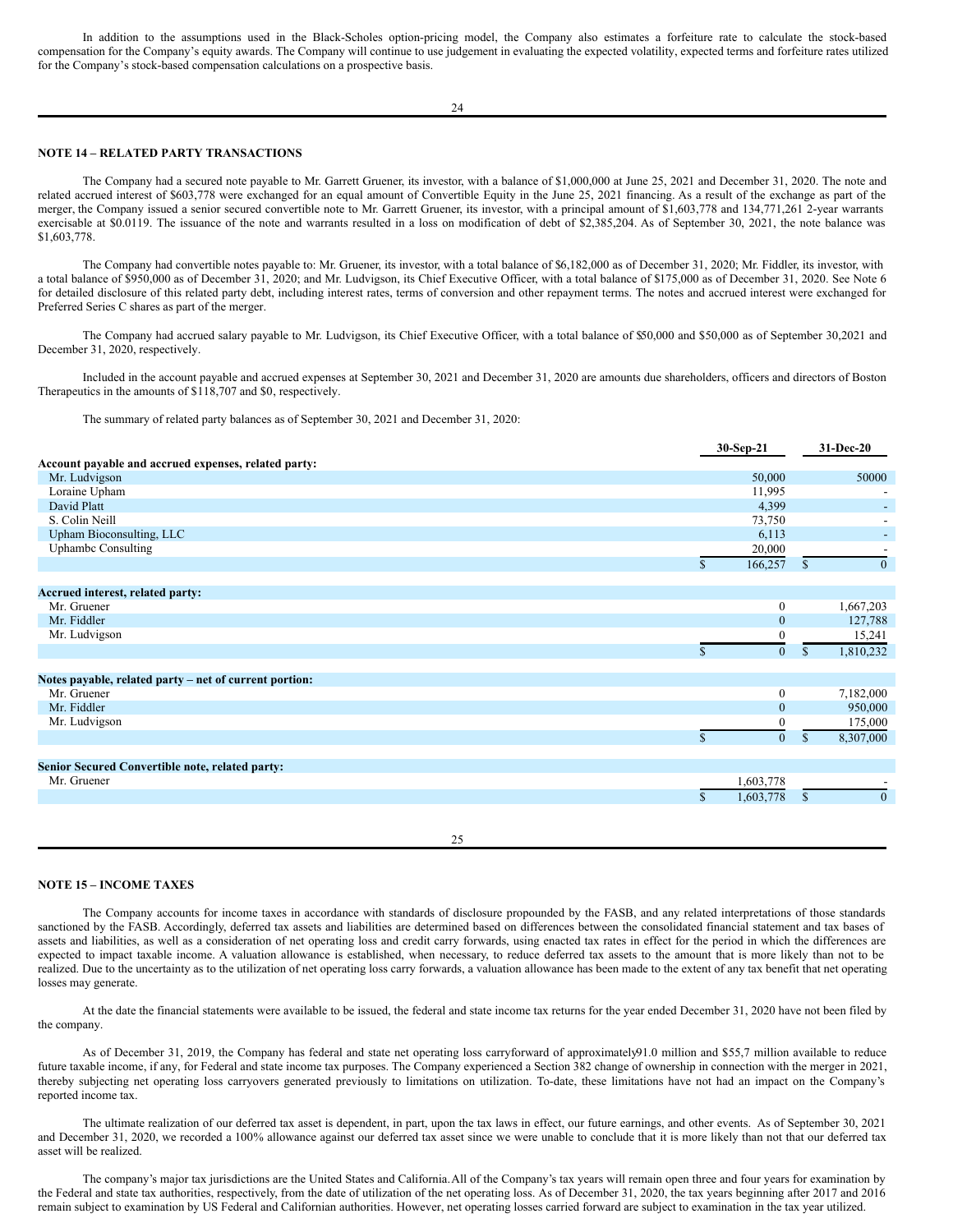# **NOTE 16 – EMPLOYEE BENEFIT PLAN**

The company established a 401(k) tax deferred saving plan, which permits participants to make contributions by salary deduction pursuant to Section401(k) of the Internal Revenue Code. The Company may, at its discretion, make matching contributions to the plan. The Company is responsible for administrative cost of the Plan. As of September 30, 2021, the Company has made no contributions to the plan since its inception.

# **NOTE 17 – SUBSEQUENT EVENTS**

Management has evaluated subsequent events according to the requirements of ASC TOPIC 855 as of the date of the report, and believes there are no additional subsequent events to report.

### **ITEM 2. MANAGEMENT'S DISCUSSION AND ANALYSIS OF FINANCIAL CONDITION AND RESULTS OF OPERATION.**

#### *FORWARD-LOOKING STATEMENTS*

This report, including exhibits that are being filed as part of this report, as well as other statements made by Nanomix Corporation("Nanomix", the "Company", "we", "us", and "our"), contain "forward-looking statements" that include information relating to future events, future financial performance, strategies, expectations, competitive environment and regulation. Words such as "may," "should," "could," "would," "predicts," "potential," "continue," "expects," "anticipates," "future," "intends," "plans," "believes," "estimates," and similar expressions, as well as statements in future tense, identify forward-looking statements.

These forward-looking statements include such things as: investment objectives and the Company's ability to make investments in a timely manner on acceptable terms; references to future success of the Company's products; the Company's business strategy; estimated future capital expenditures; sales of the Company's products; competitive *strengths and goals; and, other similar matters.*

These forward-looking statements reflect the Company's current beliefs and expectations with respect to future events and are based on assumptions and are subject to risks and uncertainties and other factors outside the Company's control that may cause actual results to differ materially from those projected. Such factors include, but are not limited to, the following: ability to develop, commercialize and market new products; ability to market and sell products, whether through an internal, direct sales force or third parties; ability to manufacture products in accordance with applicable specifications, performance standards and quality requirements; ability to obtain, and timing and cost of obtaining, necessary regulatory approvals for new products or new indications or applications for existing products; ability to comply with applicable regulatory requirements; ability to effectively resolve warning letters, audit observations and other findings or comments from the FDA or other regulatory entities; changes in relationships, including disputes or disagreements, with strategic partners or other parties and reliance on strategic partners for the performance of critical activities under collaborative arrangements; competing products and technology changes; reduction or deferral of public funding available to customers; competition from new or better technology or lower cost products; market acceptance of our products; changes in market acceptance of products based on product performance or other factors, including changes in testing guidelines, algorithms or other recommendations by the Centers for Disease Control and Prevention and other agencies; ability to fund research and development and other products and operations; ability to obtain and maintain new or existing product distribution channels; reliance on sole supply sources for critical products and components; ability to reach and maintain sustained profitability; uncertainty relating to patent protection and potential patent infringement claims; uncertainty and costs of litigation relating to patents and other intellectual property; availability of licenses to patents or other technology; obstacles to international marketing and manufacturing of products; ability to sell products internationally, including the impact of changes in international funding sources and testing algorithms; adverse movements in foreign currency exchange rates; loss or impairment of sources of capital; ability to attract and retain qualified personnel; exposure to product liability and other types of litigation; changes in international, federal or state laws and regulations; customer consolidations and inventory practices; equipment failures and ability to obtain needed raw materials and components; the impact of terrorist attacks and civil unrest; changes in laws or regulations; global and regional economic conditions; and *general political, business and market conditions.*

27

Although the Company believes the expectations reflected in such forward-looking statements are based upon reasonable assumptions, these are only assumptions, and forward-looking statements should not be read as a guarantee of future performance or results and will probably not be accurate indications of when such performance or results will be achieved. Investors are cautioned that forward-looking statements may not be reliable and speak only as of the date they are made and that, except as required by law, the Company undertakes no obligation to update these forward-looking statements to reflect any future events or circumstances. All subsequent written or oral forward-looking statements attributable to the Company or to individuals acting on its behalf are expressly qualified in their entirety by this section.

Investors should also be aware that while we do, from time to time, communicate with securities analysts, it is against our policy to disclose any material non-public information or other confidential commercial information to securities analysts unless and until we have made it publicly available. Accordingly, stockholders should not assume that we agree with any statement or report issued by any analyst irrespective of the content of the statement or report. Furthermore, we have a policy against issuing or confirming financial forecasts or projections issued by others. Thus, to the extent that reports issued by securities analysts contain any projections, forecasts or opinions, *such reports are not the responsibility of the Company.*

#### **Overview**

This discussion and analysis should be read in conjunction with the accompanying Consolidated Financial Statements and related notes. The discussion and analysis of our financial condition and results of operations are based upon our consolidated financial statements, which have been prepared in accordance with generally accepted accounting principles in the United States ("U.S. GAAP"). The preparation of financial statements in conformity with U.S. GAAP requires us to make estimates and assumptions that affect the reported amounts of assets and liabilities, disclosure of any contingent liabilities at the financial statement date and reported amounts of revenue and expenses during the reporting period. On an ongoing basis, we review our estimates and assumptions. Our estimates are based on our historical experience and other assumptions that we believe to be reasonable under the circumstances. Actual results are likely to differ from those estimates under different assumptions or conditions, but we do not believe such differences will materially affect our financial position or results of operations. Our critical accounting policies, the policies we believe are most important to the presentation of our financial statements and require the most difficult, subjective and complex judgments, are outlined below in ''Critical Accounting Policies,''.

This management's discussion and analysis of financial condition and results of operations ("MD&A") is intended to help you understand the business operations and financial condition of the Company as of September 30, 2021*.* Our MD&A is presented in six sections:

- **Executive Overview**
- Consolidated Results of Operations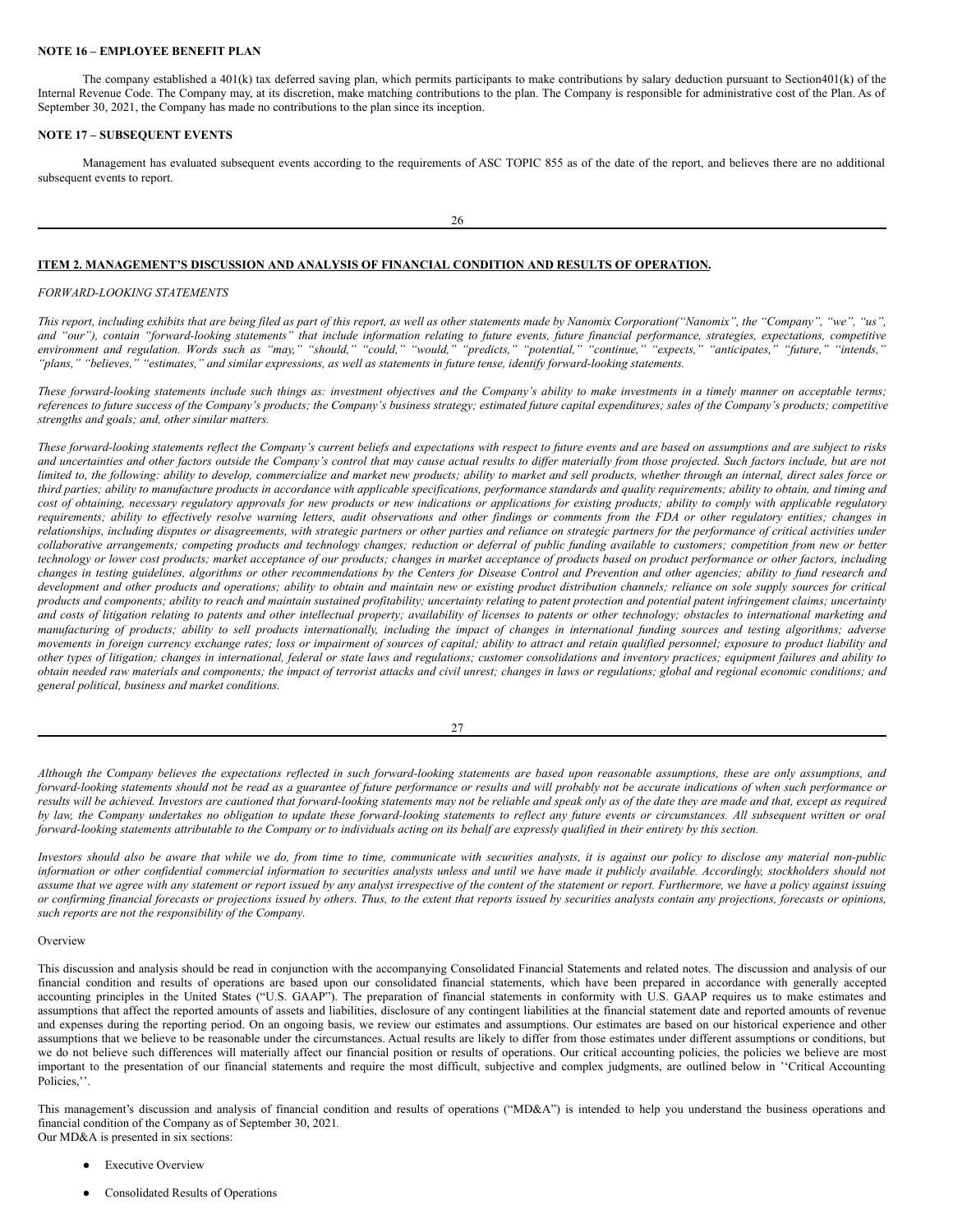- Liquidity and Capital Resources
- **Recent Developments**
- Significant Accounting Policies and Critical Accounting Estimates
- Recently Issued Accounting Pronouncements

# **Executive Overview**

On January 26, 2021, Nanomix Corporation (f/k/a Boston Therapeutics, Inc.), a Delaware corporation (the "Company"), BTHE Acquisition Inc., a wholly-owned subsidiary of the Company ("Merger Sub"), and Nanomix, Inc., a California corporation ("Nanomix"), entered into an Agreement and Plan of Merger (the "Merger Agreement"), pursuant to which, among other matters, and subject to the satisfaction or waiver of the conditions set forth in the Merger Agreement, Merger Sub will merge with and into Nanomix, with Nanomix continuing as a wholly-owned subsidiary of the Company and the surviving corporation of the merger (the "Merger"). The Merger is intended to qualify for federal income tax purposes as a tax-free reorganization under the provisions of Section 368(a) of the Internal Revenue Code of 1986, as amended. The merger closed on June 4, 2021.

The Company issued to the shareholders of Nanomix 1,000,000 shares of a newly created Series C Convertible Preferred Stock of the Company (the "Preferred Stock"). Upon the effectiveness of the amendment to our Certificate of Incorporation to effectuate the reverse stock split of one-for-173, all such shares of Preferred Stock issued to Nanomix shareholders shall automatically convert into approximately 35,316,768 shares of common stock of the Company, the warrants to be assumed at closing may be exercisable into approximately 2,100,911 shares of common stock of the Company and the options and restricted stock units to be assumed at closing may be exercisable into approximately 6,070,842 shares of common stock of the Company. The shares of common stock issuable upon conversion of the Preferred Stock together with warrants, restricted stock units and options to be assumed on the closing date shall represent approximately 80% of the outstanding shares of Common Stock of the Company upon closing of the Merger.

The Closing of the merger effectuated a change in control of the Company. As a result of the Closing, the Nanomix shareholders own approximately 80.0% of the Company's issued and outstanding common stock on a fully diluted basis assuming full conversion of the Series C Preferred Stock. As Nanomix is now the controlling management party, financial statements are consolidated based on the historical results of operations for Nanomix and the combined balance sheets of the entities. The Company intends to change its name to Nanomix Corporation and also will change its ticker symbol in the near future.

### Our Business

Nanomix, Inc, is a development stage company that seeks to develop, manufacture, and commercialize point-of-care diagnostic tests that are used to detect or monitor diseases. The Company's product development efforts are focused on our proprietary technology, a novel point-of-care diagnostic platform that offers certain customer advantages as compared to other point-of-care diagnostic technologies. Nanomix, Inc. was originally formed in 2001 as a nanotechnology sensor company. In 2009, ownership changed and the business was redirected to development and commercialization of a mobile point-of-care diagnostic platform.

### Business Strategy

The healthcare market is rapidly evolving to incorporate a decentralized system of care delivery within a broad spectrum of environments: the emergency department, skilled nursing facilities, elderly homes, urgent care centers, ambulances, and remote locations. While hospital central laboratories currently are the gold standard of clinical testing, a mobile diagnostic platform offering high-quality testing results at affordable prices is needed to serve the decentralized testing requirements. The Nanomix eLab System is specifically designed to meet this evolving market need. The system includes a durable, handheld, rechargeable battery powered instrument and a disposable multiplex, microfluidic test cartridge. Proprietary biosensors deliver laboratory-quality performance wherever the patient or healthcare provider needs it, including a wide range of testing environments outside the hospital. The Nanomix eLab System is well suited for markets that include pre-hospital assessment, chronic medical care, and post-hospital disease management, as well as use in remote locations far from traditional centers of health care delivery. Whether in an Emergency Department, an Urgent Care facility, a skilled nursing facility or on an ambulance, the Nanomix eLab System is designed to help mobile health providers to quickly assess a patient's condition and intervene with a higher level of care when necessary.

Our initial product development focus is on testing for critical medical conditions where rapidly available information is needed to help inform clinical decision making. The Nanomix S1 Assay Panel is designed to provide information about critical infections, including sepsis, in approximately 10 minutes. The S1 Assay Panel has received CE marking. Future product development efforts for other critical conditions are planned for development.

29

# **Results of Operations**

*Results of operations for the nine months ended September 30, 2021 and 2020*

The results of operations for the nine months ended September 30, 2021 and 2020 were as follows:

### **NANOMIX CORPORATION (F/K/A BOSTON THERAPEUTICS, INC.) CONSOLIDATED STATEMENTS OF OPERATIONS (Unaudited)**

|                                              | <b>Nine Months ended</b><br>September 30, |    |             |  |
|----------------------------------------------|-------------------------------------------|----|-------------|--|
|                                              | 2021<br>2020                              |    |             |  |
| Revenues                                     | 141,778                                   | S. | 500,773     |  |
| Operating costs and expenses:                |                                           |    |             |  |
| Research and development                     | 2,075,255                                 |    | 3,130,908   |  |
| Selling, general and administrative expenses | 1,998,540                                 |    | 1,109,677   |  |
| Total operating expenses                     | 4,073,795                                 |    | 4,240,585   |  |
| Loss from operations                         | (3,932,017)                               |    | (3,739,812) |  |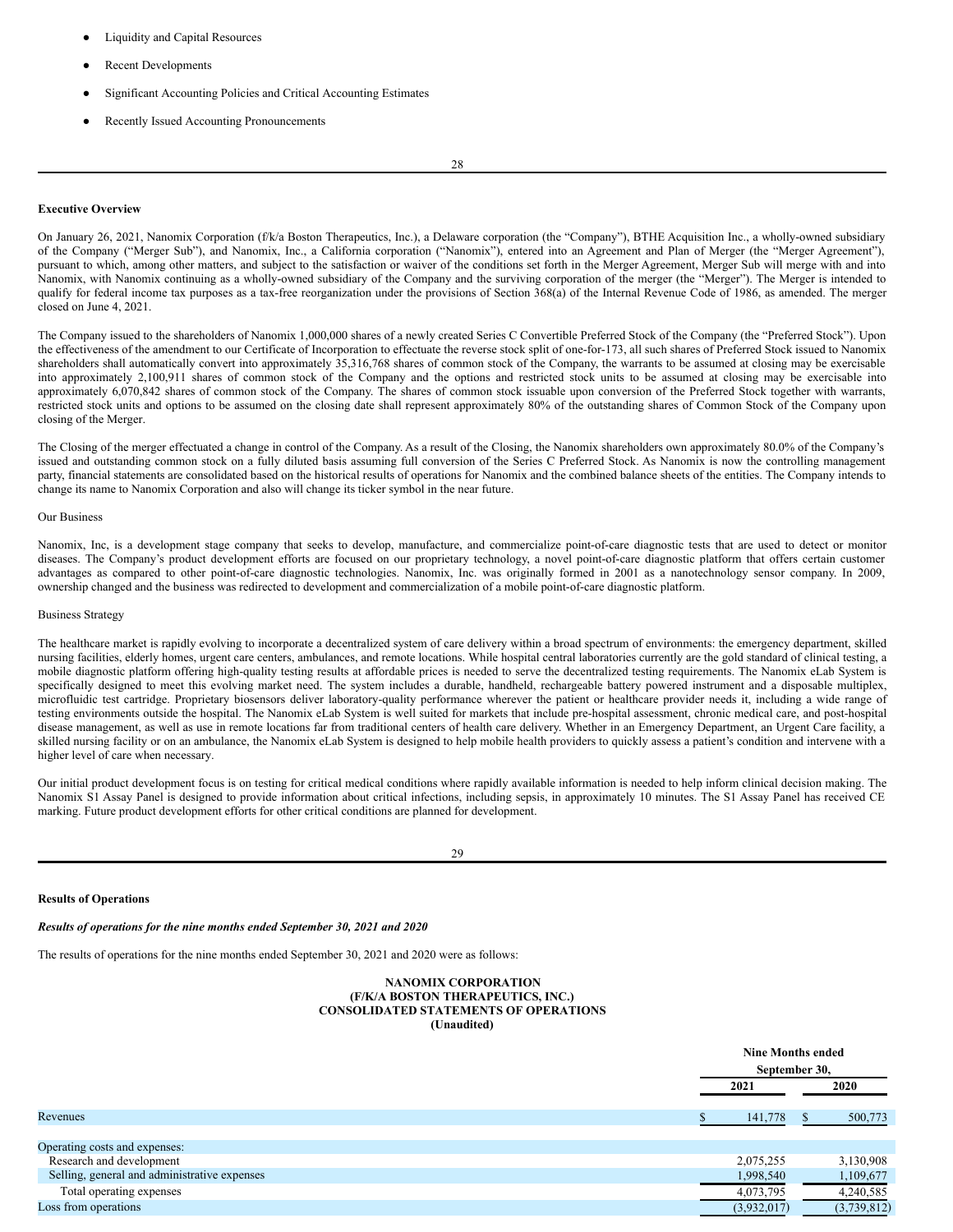| Other income (expense):                      |             |             |
|----------------------------------------------|-------------|-------------|
| Interest income                              |             |             |
| Interest expense                             | (830, 529)  | (152, 192)  |
| Interest expense, related, party             | (572, 347)  | (765, 465)  |
| Change in fair value of derivative liability | 15.282      |             |
| Change in fair value of warrant liability    | 438,972     |             |
| Loss on debt modification                    | (2,385,204) |             |
| Total income (expense)                       | (3,333,825) | (917, 652)  |
|                                              |             |             |
| Loss before income taxes                     | (7,265,842) | (4,657,464) |
| Provision for income taxes                   |             |             |
| <b>Net loss</b>                              | (7,265,842) | (4,657,464) |

# Total Revenues

Total net revenues during the nine months ended September 30, 2021 were \$142 thousand, a decrease of \$359 thousand compared to the first nine months of 2020. The decrease in total net revenues was attributable to a reduction of COVID-19 development funding received from BARDA. The BARDA funding began in 2020 and the project funding was completed earlier in 2021. There was no appreciable product related revenue in either period.

#### Research and Development

This category includes costs incurred for product and process development, and clinical & regulatory affairs. Costs for the nine months ended September 30, 2021 were largely related to the development and clinical trials of two assays for COVID-19. Costs in the nine months ended September 30, 2020 were related to the development of the S1 Assay Panel and development work on the COVID-19 program. All development efforts were for development of the eLab platform.

# Selling, General and Administrative Expense

Selling, general and administrative expense ("SG&A") for the first nine months of 2021 increased by \$889 thousand from the same period in 2020. The increase was due to establishment of a sales and marketing function in 2021 and increased general and administrative costs in 2021 mainly from legal and accounting costs related to the merger.

#### Other Income (Expense)

Other Income (Expense) is primarily composed of loss on debt modification of \$2,385 thousand for the nine months of 2021. Interest expense of \$1,403 thousand in the first nine months of 2021 and \$918 thousand for the first nine months of 2020 are related to issued Secured Notes and Unsecured Convertible Notes used to fund the Company's operations. These Notes and Accrued interest were converted to Preferred Series C stock as part of the merger.

$$
30\,
$$

### Net Loss

The Net Loss for the nine months ended September 30, 2021 was \$7.266 million versus \$4.657 million for the same period in 2020. The increased loss was largely due to the loss on debt modification offset with the decreased R&D spending and the change in the fair value of warrant and derivative liabilities.

#### **Liquidity and Capital Resources**

#### **Overview**

Our liquidity requirements are primarily to fund our business operations, including capital expenditures and working capital requirements. Our primary sources of liquidity are additional capital investment and debt.

On June 25, 2021, the Company entered into a securities purchase agreement with accredited investors pursuant to which the Company issued senior secured convertible notes in an aggregate principal amount of approximately \$8.4 million for an aggregate purchase price of approximately \$7.9 million. Immediately prior to the execution of the agreement described above, we entered into exchange agreements with the holders of outstanding promissory notes with an aggregate principal amount, together with accrued but unpaid interest, of approximately \$2.1 million. The holders of the outstanding promissory notes were issued senior secured notes in the financing described above for an aggregate principal amount of \$2.1 million. In connection with the issuance of the Notes, we issued to the Investors warrants to purchase an aggregate of approximately 708.8 million shares of Common Stock (collectively, the "Warrants"). The Company received approximately \$5.8 million in funding from the transaction.

### **Cash Flows**

As of September 30, 2021, the Company had cash and equivalents of \$2.384 million compared to \$101 thousand as of September 2020 and outstanding debt of \$8.837 million compared to \$8.5 million in the same quarter of 2020.

Cash used in operating activities during the nine months ended September 30, 2021 was \$4.241 million. The net loss of \$7.266 million for the first nine months of 2021 was offset by a loss on debt modification of \$2,385 thousand, and amortization of the discount from the issue of promissory notes of \$691 thousand, which were the significant non-cash items.

Cash used by investing activities during the nine months ended September 30, 2021 of \$255 thousand was primarily for investing in of manufacturing equipment offset by cash received with merge.

Cash provided by financing activities during nine months ended September 30, 2021 of \$6.9 million was primarily related to proceeds from the sale of Senior Secured Convertible notes and convertible debt issuances used to fund company operations.

#### **Off-Balance Sheet Arrangements**

The Company does not have any off-balance sheet arrangements, as defined in Item 303(a)(4)(ii) of Regulation S-K under the Securities Exchange Act of 1934, as amended.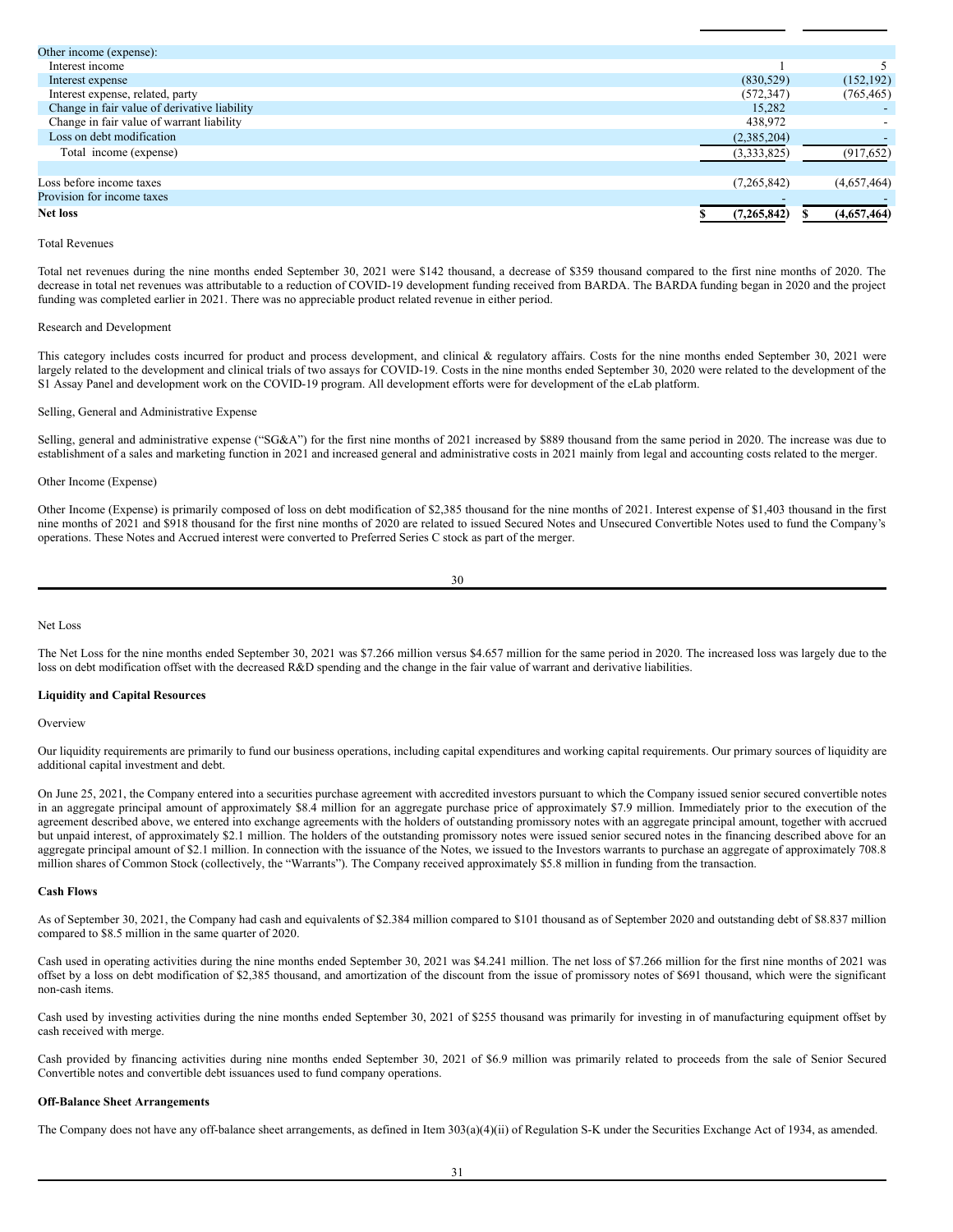### **Recent Developments**

In June 2021, Nanomix completed a merger with the Company, a publicly held entity. Nanomix is the majority shareholder of the resulting entity. As part of the merger agreement, substantially all of Nanomix's debt has been converted to equity in the merged entity. In addition, and in conjunction with the merger, the Company entered into a Convertible Equity arrangement, issuing \$8.3 million in secured Notes and a related cash investment of \$5.8 million. \$4.5 million of this was received in the second quarter. The remainder of \$1.3 million was received in the third quarter.

# **Significant Accounting Policies and Critical Accounting Estimates**

Significant accounting policies are described in Note 3 – Significant Accounting Policies to the audited consolidated financial statements included herein. Certain of our accounting policies require the application of significant judgment by management in selecting the appropriate assumptions for calculating financial estimates. By their nature, these judgments are subject to an inherent degree of uncertainty. These judgments are based on our historical experience, terms of existing contracts, our evaluation of trends in the industry, information provided by our customers and information available from other outside sources, as appropriate. We consider an accounting estimate to be critical if:

- It requires us to make assumptions about matters that were uncertain at the time we were making the estimate, and
- Changes in the estimate or different estimates that we could have selected would have had a material impact on our financial condition or results of operations.

The following listing is not intended to be a comprehensive list of all of our accounting policies. In many cases, the accounting treatment of a particular transaction is specifically dictated by accounting principles generally accepted in the United States of America, with no need for management's judgment in their application. There are also areas in which management's judgment in selecting any viable alternative would not produce a materially different result. There have been no significant changes in our critical accounting estimates during the year ended December 31, 2020.

# **Revenue Recognition**

For certain contracts, we recognize revenue from R&D, milestone and grant revenues when earned. Grants are invoiced after expenses are incurred, as that is the depiction of the timing of the transfer of services. Performance obligations generally follow the major phases of product development processes: design feasibility & planning, product development & design optimization, design verification, design validation & process validation, and pivotal studies. Further details regarding revenue recognition are document at Note 3(b) – Summary of Significant Accounting Policies: Revenue Recognition to the Unaudited Condensed Consolidated Financial Statements.

|                   | v |
|-------------------|---|
| I<br>I<br>i<br>۰. |   |

#### **Stock-Based Compensation**

We recognize the fair value of equity-based awards as compensation expense in our statement of operations. The fair value of our stock option awards was estimated using a Black-Scholes option valuation model. This valuation model's computations incorporate highly subjective assumptions, such as the expected stock price volatility and the estimated life of each award. The fair value of the options, after considering the effect of expected forfeitures, is then amortized, generally on a straight-line basis, over the related vesting period of the option.

#### **Research & Development Costs**

Research and development activities consist primarily of new product development, continuing engineering for existing products, and regulatory and clinical trial costs. Costs related to research and development efforts on existing or potential products are expensed as incurred.

# **Accounts Receivable**

No allowance has been provided for uncollectible accounts. As of September 30, 2021 and 2020, the Company has no accounts receivable.

#### **Income Taxes**

Income taxes are accounted for under ASC 740 authoritative guidance ("Guidance"), which requires the asset and liability method of accounting for deferred income taxes. Deferred tax assets and liabilities are determined based on the difference between the financial statement and tax bases of assets and liabilities. Deferred tax assets or liabilities at the end of each period are determined using the tax rate expected to be in effect when taxes are actually paid or recovered.

The Guidance also requires that a valuation allowance be established when it is more likely than not that all or a portion of a deferred tax asset will not be realized. A review of all available positive and negative evidence needs to be considered, including a company's current and past performance, the market environment in which the company operates, length of carryback and carryforward periods and existing contracts that will result in future profits. The Company believes that it is more likely than not that it will not be able to utilize its net operating loss carryforwards and maintains a full valuation allowance. The Company maintains a full valuation allowance on research and development tax credits.

The Guidance also prescribes a comprehensive model for recognizing, measuring, presenting and disclosing in the consolidated financial statements tax positions taken or expected to be taken on a tax return, including a decision whether to file or not to file in a particular jurisdiction.

# **Recently Issued Accounting Pronouncements**

The information concerning recently issued accounting pronouncements contained in Note 3 - Summary of Significant Accounting Policies, to the unaudited, condensed consolidated financial statements included in Part 1, Item 1 of this report is incorporated herein by reference.

33

#### **ITEM 3. QUANTITATIVE AND QUALITATIVE DISCLOSURES ABOUT MARKET RISK.**

Madison is a smaller reporting company as defined by Rule 12b-2 of the Exchange Act and is not required to provide the information required under this item.

#### **ITEM 4. CONTROLS AND PROCEDURES.**

# **Disclosure Controls and Procedures**

Pursuant to Rules 13a-15(b) and 15-d-15(b) under the Securities Exchange Act of 1934, as amended ("Exchange Act"), the Company carried out an evaluation, with the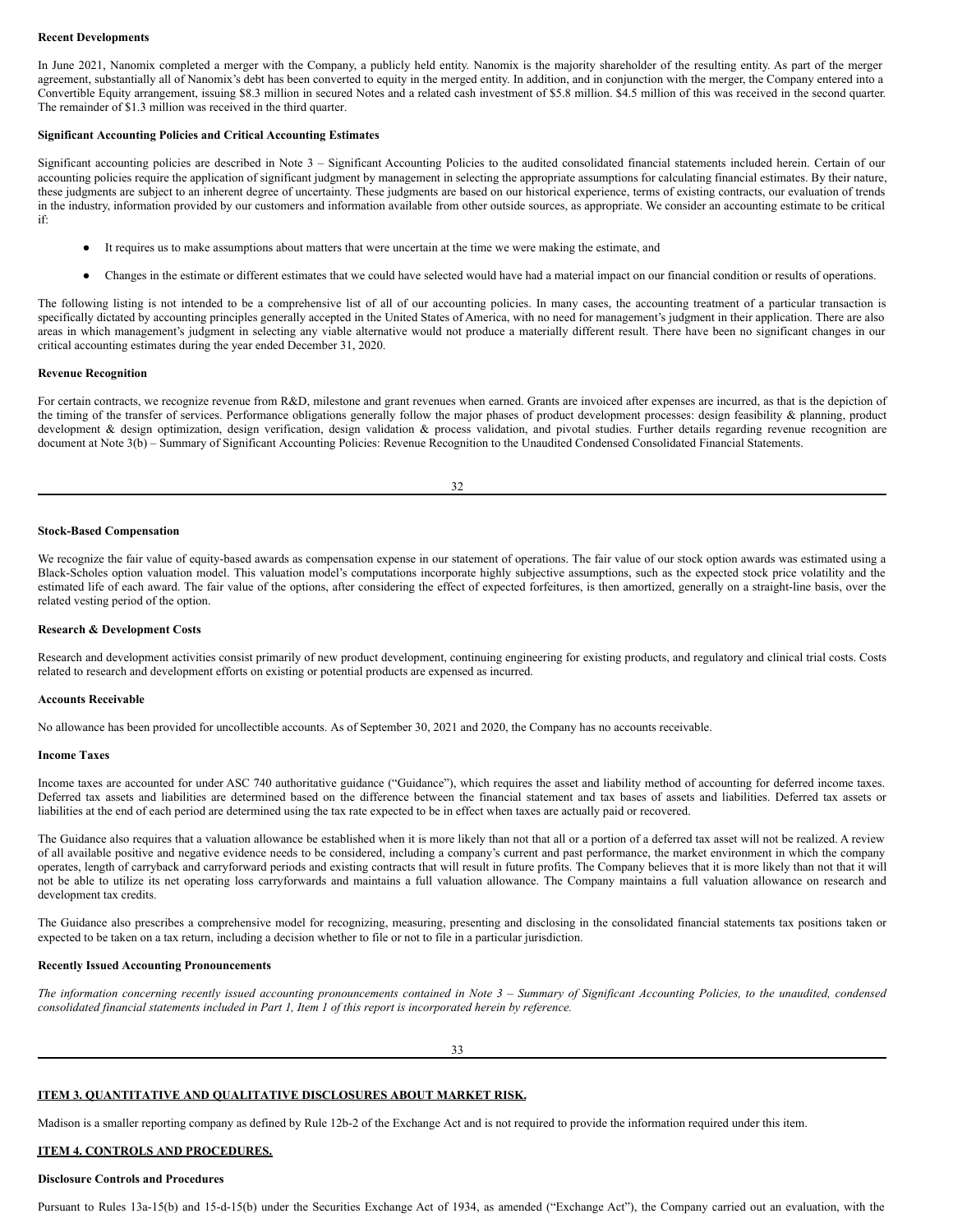participation of the Company's management, including the Company's Chief Executive Officer and Chief Financial Officer ("CEO/CFO") of the effectiveness of the Company's disclosure controls and procedures as of the end of the period covered by this report. The term "disclosure controls and procedures", as defined under Rules 13a-15(e) and 15d-15(e) under the Exchange Act, means controls and other procedures of a company that are designed to ensure that information required to be disclosed by a company in the reports that it files or submits under the Exchange Act is recorded, processed, summarized and reported, within the time periods specified in the SEC's rules and forms. Disclosure controls and procedures include, without limitation, controls and procedures designed to ensure that information required to be disclosed by a company in the reports that it files or submits under the Exchange Act is accumulated and communicated to the company's management, including its principal executive and principal financial officer, as appropriate to allow timely decisions regarding required disclosure.

As disclosed in our annual report filing for the year ended December 31, 2020, there was a material weakness in the Company's internal control over financial reporting due to the fact that the Company does not have an adequate process established to ensure appropriate levels of review of accounting and financial reporting matters, which resulted in our closing process not identifying all required adjustments and disclosures in a timely fashion. The Company's CEO/CFO has identified control deficiencies regarding the lack of segregation of duties and the need for a stronger internal control environment. The small size of the Company's accounting staff may prevent adequate controls in the future, such as segregation of duties, due to the cost/benefit of such remediation. Based upon the evaluation of the disclosure controls and procedures at the end of the period covered by this report, the Company's CEO/CFO concluded that the Company's disclosure controls and procedures were not effective due to a material weakness in the Company's internal control over financial reporting.

Through the use of external consultants and the review process, management believes that the financial statements and other information presented herewith are materially correct.

# **Changes in Internal Control Over Financial Reporting**

There were no changes in the Company's internal control over financial reporting (as defined in Rule 13a-15f of the Exchange Act) that occurred during the quarter ended June 30, 2021 that has materially affected, or are reasonably likely to materially affect, the Company's internal control over financial reporting.

# **Limitations on Internal Controls**

In designing and evaluating the disclosure controls and procedures, management recognizes that any controls and procedures, no matter how well designed and operated, can provide only reasonable assurance of achieving the desired control objectives. In addition, the design of disclosure controls and procedures must reflect the fact that there are resource constraints and that management is required to apply its judgment in evaluating the benefits of possible controls and procedures relative to their costs.

|                    | I<br>٠<br>٠ |
|--------------------|-------------|
| ۰,<br>I<br>×<br>۰. |             |

# **PART II – OTHER INFORMATION**

# **ITEM 1. LEGAL PROCEEDINGS.**

In March 2019, we were served with notification of complaint filed by CureDM Inc. as agent for the members of CureDM Group Holdings, LLC filed with the Supreme Court of the State of New York County of New York regarding breach of contract and other matters relating to their desire to unwind the acquisition of CureDM Group Holdings LLC according to the original Contribution Agreement. The complaint was withdrawn by CureDM, Inc. in December 2019. The Company is continuing to work with the representatives from CureDM Inc. to settle this claim and unwind the Contribution Agreement.

In addition to the above matter, we are also in a dispute with Level Brands, Inc. regarding a License Agreement dated June 21, 2018 (JAMS Ref. No.: 1220061261). The Company filed an Answer to Complaint and Counter-complaint on June 25, 2019. Both parties are claiming non-performance under the License Agreement. The matter was scheduled for arbitration in October 2019. In October 2019, the arbitration was dismissed without prejudice.

On October 16, 2019 the Company received a Summons and Complaint filed by Microcap Headlines Inc. against the Company in the Supreme Court of the United States of New York County of Suffolk claiming damages of \$18,000 and the costs and disbursements of the action. The Company filed an Answer on November 15, 2019. During January 2021, the Company settled this claim with Microcap Headlines, Inc. for \$10,000 which was accrued on the Company's balance sheet at December 31, 2020.

The Company may become involved in certain legal proceedings and claims which arise in the normal course of business. The Company is not aware of any other outstanding or pending litigation.

# **ITEM 1A. RISK FACTORS**

The Company is a smaller reporting company as defined by Rule 12b-2 of the Exchange Act and is not required to provide the information required under this item.

# **ITEM 2. UNREGISTERED SALES OF EQUITY SECURITIES AND USE OF PROCEEDS**

None.

# **ITEM 3. DEFAULTS UPON SENIOR SECURITIES**

None.

# **ITEM 4. SUBMISSION OF MATTERS TO A VOTE OF SECURITY HOLDERS**

None.

# **ITEM 5. OTHER INFORMATION**

None..

35

# **ITEM 6. EXHIBITS**

**Exhibit**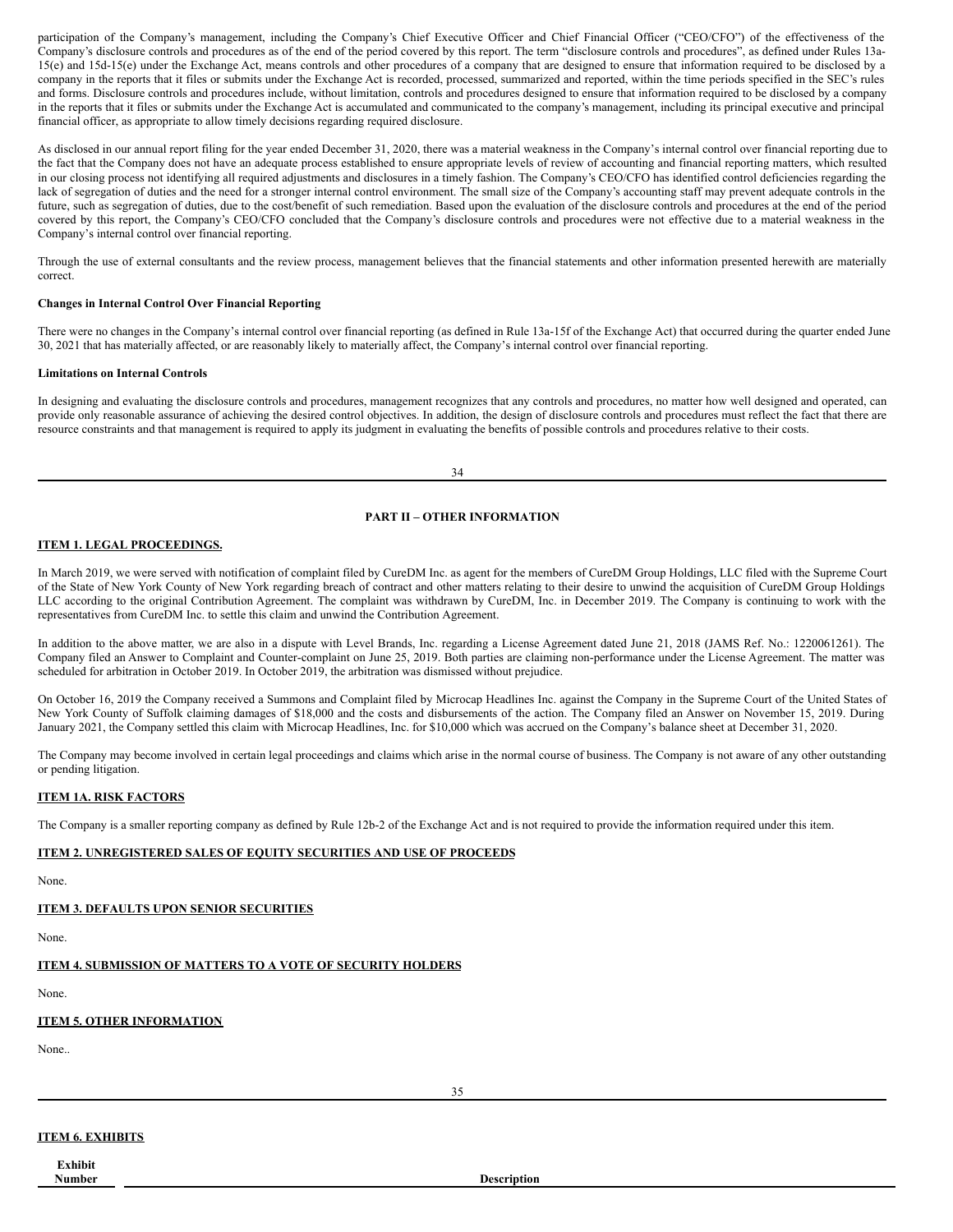| $31.1*$      | Certification of Chief Executive Officer Pursuant to Rules 13a-14(a) and 15d-14(a) under the Securities Exchange Act of 1934, as Adopted Pursuant to<br>Section 302 of the Sarbanes-Oxley Act of 2002.                                                                                                                                                                                                                                        |
|--------------|-----------------------------------------------------------------------------------------------------------------------------------------------------------------------------------------------------------------------------------------------------------------------------------------------------------------------------------------------------------------------------------------------------------------------------------------------|
| $31.2*$      | Certification of Chief Financial Officer Pursuant to Rules 13a-14(a) and 15d-14(a) under the Securities Exchange Act of 1934, as Adopted Pursuant to<br>Section 302 of the Sarbanes-Oxley Act of 2002.                                                                                                                                                                                                                                        |
| $32.1***$    | Certification of Chief Executive Officer Pursuant to 18 U.S.C. Section 1350, as Adopted Pursuant to Section 906 of the Sarbanes-Oxley Act of 2002.                                                                                                                                                                                                                                                                                            |
| $32.2**$     | Certification of Chief Financial Officer Pursuant to 18 U.S.C. Section 1350, as Adopted Pursuant to Section 906 of the Sarbanes-Oxley Act of 2002                                                                                                                                                                                                                                                                                             |
| $101*$       | The following financial statements from the Quarterly Report on Form 10-Q of Nanomix Corporation (f/k/a Boston Therapeutics, Inc.) for the quarter ended<br>June 30, 2021 formatted in XBRL: (i) Condensed Balance Sheets (unaudited), (ii) Condensed Statements of Operations (unaudited), (iii) Condensed<br>Statements of Cash Flows (unaudited), and (iv) Notes to Condensed Financial Statements (unaudited), tagged as blocks of text.* |
| $101$ . INS* | Inline XBRL Instance Document.                                                                                                                                                                                                                                                                                                                                                                                                                |
| 101.SCH*     | Inline XBRL Taxonomy Extension Schema Document.                                                                                                                                                                                                                                                                                                                                                                                               |
| $101.CAL*$   | Inline XBRL Taxonomy Extension Calculation Linkbase Document.                                                                                                                                                                                                                                                                                                                                                                                 |
| 101.DEF*     | Inline XBRL Taxonomy Extension Definition Linkbase Document.                                                                                                                                                                                                                                                                                                                                                                                  |
| $101.LAB*$   | Inline XBRL Taxonomy Extension Label Linkbase Document.                                                                                                                                                                                                                                                                                                                                                                                       |
| 101.PRE*     | Inline XBRL Taxonomy Extension Presentation Linkbase Document.                                                                                                                                                                                                                                                                                                                                                                                |
| $104*$       | Cover Page Interactive Data File (formatted as Inline XBRL and contained in Exhibit 101).                                                                                                                                                                                                                                                                                                                                                     |
| *            | Filed herewith.                                                                                                                                                                                                                                                                                                                                                                                                                               |

\*\* Furnished.

36

# **SIGNATURES**

In accordance with the requirements of the Securities Exchange Act of 1934, Boston Therapeutics, Inc. has caused this report to be signed on its behalf by the undersigned duly authorized person.

# **NANOMIX CORPORATION**

Dated: November 15, 2021 By: /s/ David Ludvigson Name: David Ludvigson<br>Title: CEO  $\rm CEO$ (Principal Executive Officer and Principal Financial and Accounting Officer)

37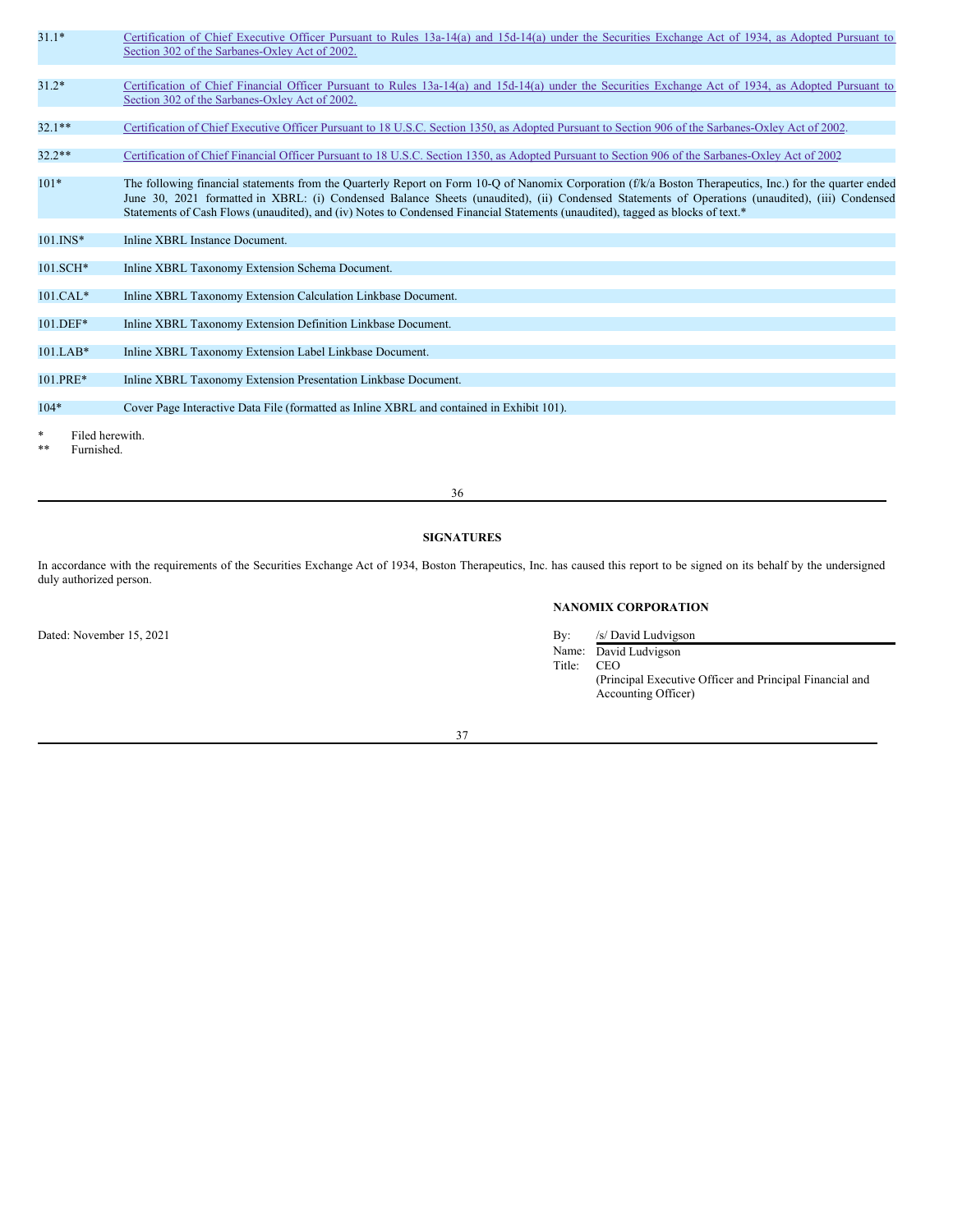# **CERTIFICATION PURSUANT TO RULES 13a-14(a) AND 15d-14(a) UNDER THE SECURITIES EXCHANGE ACT OF 1934, AS ADOPTED PURSUANT TO SECTION 302 OF THE SARBANES-OXLEY ACT OF 2002**

<span id="page-20-0"></span>I, David Ludvigson, certify that:

- 1. I have reviewed this Quarterly Report on Form 10-Q for the quarter ended September 30, 2021 of Nanomix Corporation.;
- 2. Based on my knowledge, this report does not contain any untrue statement of a material fact or omit to state a material fact necessary to make the statements made, in light of the circumstances under which such statements were made, not misleading with respect to the period covered by this report;
- 3. Based on my knowledge, the financial statements, and other financial information included in this report, fairly present in all material respects the financial condition, results of operations and cash flows of the registrant as of, and for, the periods presented in this report;
- 4. The registrant's other certifying officer(s) and I are responsible for establishing and maintaining disclosure controls and procedures (as defined in Exchange Act Rules 13a-15(e) and 15d-15(e)) for the registrant and have:
	- (a) Designed such disclosure controls and procedures, or caused such disclosure controls and procedures to be designed under our supervision, to ensure that material information relating to the registrant, including its consolidated subsidiaries, is made known to us by others within those entities, particularly during the period in which this report is being prepared;
	- (b) designed such internal control over financial reporting, or caused such internal control over financial reporting to be designed under our supervision, to provide reasonable assurance regarding the reliability of financial reporting and the preparation of financial statements for external purposes in accordance with generally accepted accounting principles;
	- (c) Evaluated the effectiveness of the registrant's disclosure controls and procedures and presented in this report our conclusions about the effectiveness of the disclosure controls and procedures, as of the end of the period covered by this report based on such evaluation; and
	- (d) Disclosed in this report any change in the registrant's internal control over financial reporting that occurred during the registrant's most recent fiscal quarter (the registrant's fourth fiscal quarter in the case of an annual report) that has materially affected, or is reasonably likely to materially affect, the registrant's internal control over financial reporting; and
- 5. The registrant's other certifying officer(s) and I have disclosed, based on our most recent evaluation of internal control over financial reporting, to the registrant's auditors and the audit committee of the registrant's board of directors (or persons performing the equivalent functions):
	- (a) All significant deficiencies and material weaknesses in the design or operation of internal control over financial reporting which are reasonably likely to adversely affect the registrant's ability to record, process, summarize and report financial information; and
	- (b) Any fraud, whether or not material, that involves management or other employees who have a significant role in the registrant's internal control over financial reporting.

Date: November 15, 2021 By: /s/ David Ludvigson

David Ludvigson Chief Executive Officer (Principal Executive Officer)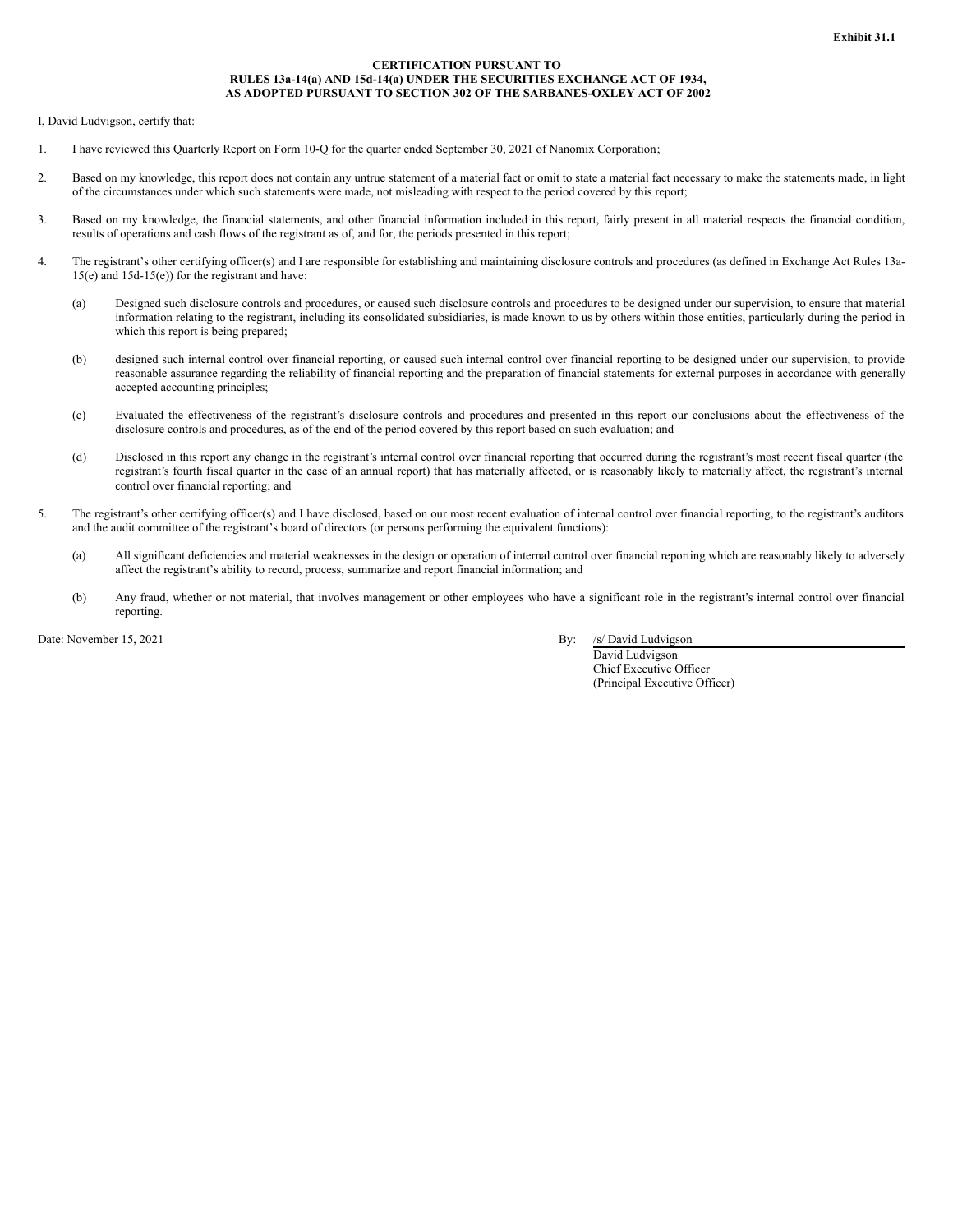# **CERTIFICATION PURSUANT TO RULES 13a-14(a) AND 15d-14(a) UNDER THE SECURITIES EXCHANGE ACT OF 1934, AS ADOPTED PURSUANT TO SECTION 302 OF THE SARBANES-OXLEY ACT OF 2002**

<span id="page-21-0"></span>I, David Ludvigson, certify that:

- 1. I have reviewed this Quarterly Report on Form 10-Q for the quarter ended September 30, 2021 of Nanomix Corporation.;
- 2. Based on my knowledge, this report does not contain any untrue statement of a material fact or omit to state a material fact necessary to make the statements made, in light of the circumstances under which such statements were made, not misleading with respect to the period covered by this report;
- 3. Based on my knowledge, the financial statements, and other financial information included in this report, fairly present in all material respects the financial condition, results of operations and cash flows of the registrant as of, and for, the periods presented in this report;
- 4. The registrant's other certifying officer(s) and I are responsible for establishing and maintaining disclosure controls and procedures (as defined in Exchange Act Rules 13a-15(e) and 15d-15(e)) for the registrant and have:
	- (a) Designed such disclosure controls and procedures, or caused such disclosure controls and procedures to be designed under our supervision, to ensure that material information relating to the registrant, including its consolidated subsidiaries, is made known to us by others within those entities, particularly during the period in which this report is being prepared;
	- (b) designed such internal control over financial reporting, or caused such internal control over financial reporting to be designed under our supervision, to provide reasonable assurance regarding the reliability of financial reporting and the preparation of financial statements for external purposes in accordance with generally accepted accounting principles;
	- (c) Evaluated the effectiveness of the registrant's disclosure controls and procedures and presented in this report our conclusions about the effectiveness of the disclosure controls and procedures, as of the end of the period covered by this report based on such evaluation; and
	- (d) Disclosed in this report any change in the registrant's internal control over financial reporting that occurred during the registrant's most recent fiscal quarter (the registrant's fourth fiscal quarter in the case of an annual report) that has materially affected, or is reasonably likely to materially affect, the registrant's internal control over financial reporting; and
- 5. The registrant's other certifying officer(s) and I have disclosed, based on our most recent evaluation of internal control over financial reporting, to the registrant's auditors and the audit committee of the registrant's board of directors (or persons performing the equivalent functions):
	- (a) All significant deficiencies and material weaknesses in the design or operation of internal control over financial reporting which are reasonably likely to adversely affect the registrant's ability to record, process, summarize and report financial information; and
	- (b) Any fraud, whether or not material, that involves management or other employees who have a significant role in the registrant's internal control over financial reporting.

Date: November 15, 2021 By: /s/ David Ludvigson

David Ludvigson Chief Executive Officer (Principal Financial Officer)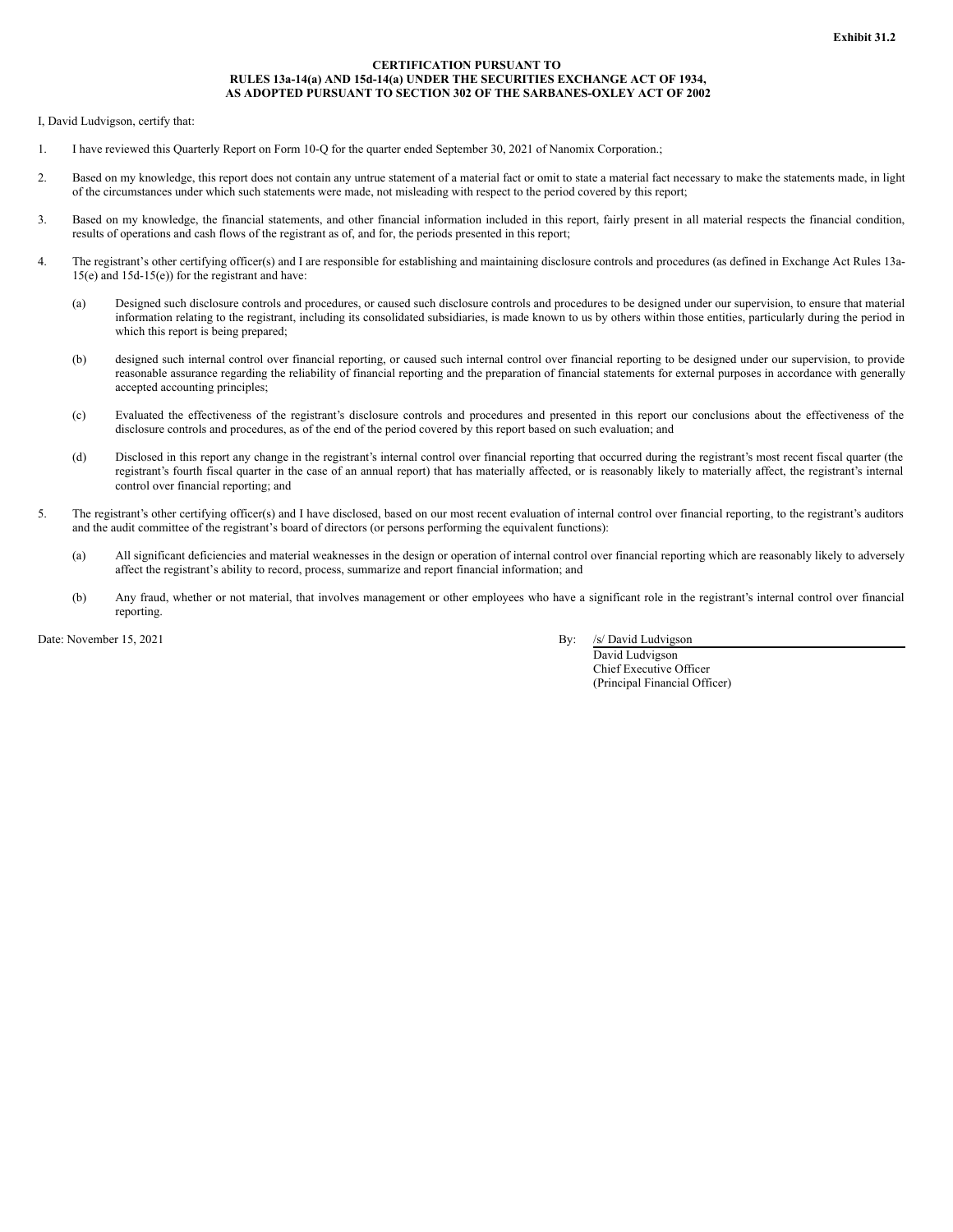# **CERTIFICATION PURSUANT TO 18 U.S.C. SECTION 1350, AS ADOPTED PURSUANT TO SECTION 906 OF THE SARBANES-OXLEY ACT OF 2002**

<span id="page-22-0"></span>In connection with the Quarterly Report of Nanomix Corporation. (the "Company") on Form 10-Q for the quarter ended September 30, 2021 as filed with the Securities and Exchange Commission on the date hereof (the "Report"), I certify, in the capacity and on the date indicated below, pursuant to 18 U.S.C. § 1350, as adopted pursuant to § 906 of the Sarbanes-Oxley Act of 2002, that:

- (1) The Report fully complies with the requirements of Section 13(a) or 15(d) of the Securities Exchange Act of 1934; and
- (2) The information contained in the Report fairly presents, in all material respects, the financial condition and results of operations of the Company.

Date: November 15, 2021 By: /s/ David Ludvigson

David Ludvigson Chief Executive Officer (Principal Executive Officer)